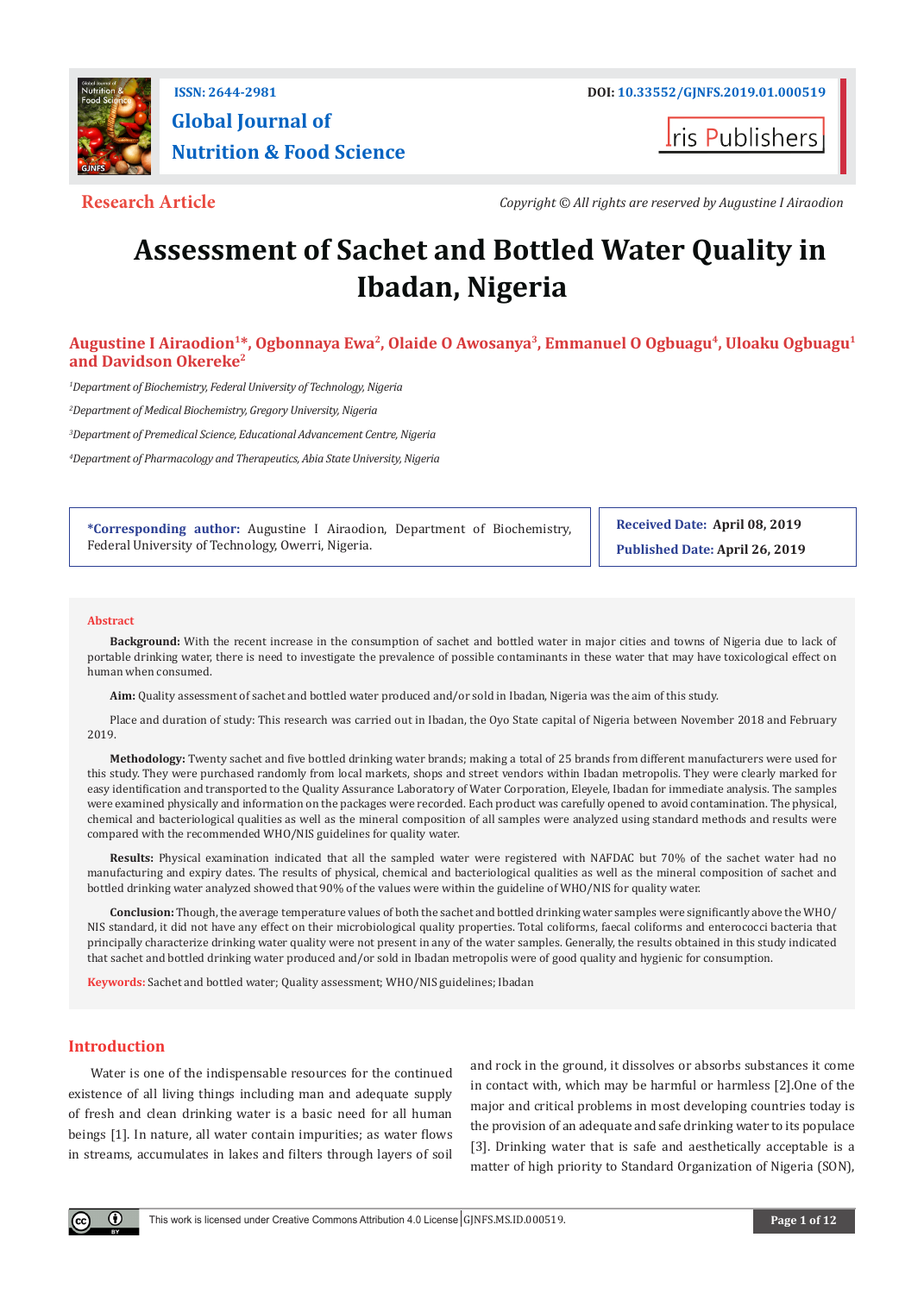National Agency for Foods and Drugs Administration and Control (NAFDAC) and other regulatory agencies in Nigeria and is expected to meet the Nigerian Industrial Standard (NIS). Furthermore, drinking water that is fit for human consumption is expected to meet the World Health Organization (WHO) standard and be free from physical and chemical substances as well as microorganisms in an amount that can be hazardous to health [4]. It is a known fact that no single method of purification can eliminate 100 % contaminants from drinking water. However, water can be and should be made safe for consumption within acceptable limits [4].

Sachet and bottled water are any commercially treated water, manufactured, packaged and distributed for sale in sealed food grade containers and is intended for human consumption. The difference between the two types of water is the material used to package them. It is also believing that bottled water is purer than sachet water. In Nigeria and other countries, sachet water is often referred to as 'pure water'. The production of sachet water in Nigeria started in the late 90s and today the advancement in scientific technology has made sachet water production one of the fastest growing industries in the country. Water consumers are frequently unaware of the potential health risks associated with exposure to water borne contaminants which have often led to diseases like diarrhea, cholera, dysentery, typhoid fever, legionnaire's disease and parasitic diseases [5]. The continuous increase in the sale and indiscriminate consumption of packaged drinking water in Nigeria is of public health significance, as the prevalence of water related diseases in developing countries like Nigeria is determined by the quality of their drinking water [6].

The safety of drinking water in poor and deprived communities has in the last decade been in jeopardy as a result of the introduction of refuse and sewage into sources of water supply. The intake of unwholesome water could have devastating effects on health as unsafe drinking water is a key determinant of many microbial diseases with serious complications in immune-competent and immune-compromised individuals. The introduction of sachet water was aimed at providing safe, hygienic and affordable instant drinking water to the public and to curb the magnitude of water related infections in the country [6].

Earlier investigations conducted in Bauchi, Kano, Owerri, Lagos and Zaria (some major cities in Nigeria) on the safety of drinking water have shown that bottled water has good microbiological quality while the quality of some sachet water was noted to be doubtful. This observation was based on studies carried out on water samples to ascertain the presence of heterotrophic bacteria, indicators of faecal contamination (total coliforms, faecal coliforms and *enterococci*) and for lead, manganese and iron [7]. Lack of information on pathogenic or parasitic organisms associated with drinking water creates some uncertainties in our understanding of the overall quality of drinking water in our markets. Some sachet waters have been reported to contain bacteria such as *Bacillus sp., Pseudomonas sp., Klebsiella sp., Streptococcus sp.,* and *oocysts of Cryptosporidia sp*. Apart from environmental contaminants,

improper storage and handling by vendors also poses a serious threat to the health of the ignorant consumers [5].

Pure water is known to be colorless, odourless and tasteless with high boiling and melting points as well as high heat of vapourization. Pure water can be slightly ionized reversibly to yield hydrogen and hydroxyl ions. Therefore, water is not just a solvent in which the chemical reactions of the living cell occur [8]. It is often considered in direct participation in those reactions [9]. Quality of drinking water is evaluated based on its chemical components. This is done by assessing the pH, hardness, total alkalinity, dissolved oxygen, carbon dioxide, heavy metals and organic constituents [4].

Consumption of sachet water in Nigeria is on the increase irrespective of whether they have NAFDAC Certification or not. However, despite the strong effort by NAFDAC in the regulation and quality assessment of sachet water and other foods and drugs in Nigeria, most manufacturers have not complied with the agency's regulation [10,11]. There are a growing number of reported public illnesses such as typhoid, diarrhea and other water borne diseases arising from consumption of sachet water [2]. Sachet water serves as a major source of potable drinking water in Ibadan and it environ as well as most cities in Nigeria.

Several studies have been carried out on water quality of varying degrees and coverage. Some were carried out on the chemical quality of the water, some on the microbiological quality, some on the physical quality and some on the physiochemical quality of the water. For instance [12], in their study of sachet water packaged within Kano metropolis, analyzed the physicochemical characteristics (color, taste, odour, alkalinity, total hardness, pH, chloride, sodium, potassium, calcium, lead, zinc, chromium, copper, cobalt, nickel and manganese) using standard methods. All samples were tasteless, colorless and odourless. The pH, alkalinity and total hardness were within WHO [13] permissible limit. The concentration of sodium, potassium and calcium was found to be within the acceptable limit and the chloride of most of the samples is above the WHO [13] acceptable limit. The concentrations of all the heavy metals (lead, chromium, and nickel) analyzed in that study were found to be above the WHO [13] permissible limit, while concentrations of copper and zinc were below the WHO [13], permissible limit. Manganese concentration was found to fall within WHO permissible limit in 70% of the total samples, while 17% of the samples have concentrations above the WHO standard and four of the samples have concentration below the WHO recommendation. [14] examined the microbiological quality of sachet drinking water and bottled water sold on the streets of Kumasi, Ghana and concluded that bottle water in the Ghanaian market is of good microbiological quality. [15] studied the relationship between ground (well) water quality and refuse dumpsites in Zaria. [16] studied the quality of sachet and bottle water in Boltanga municipal of Ghana.

Danso-Boateng and Frimpong [17] studied the quality analysis of plastic sachet and bottled water brands produced or sold in Kumasi, Ghana. [18] studied the physiochemical quality of sachet water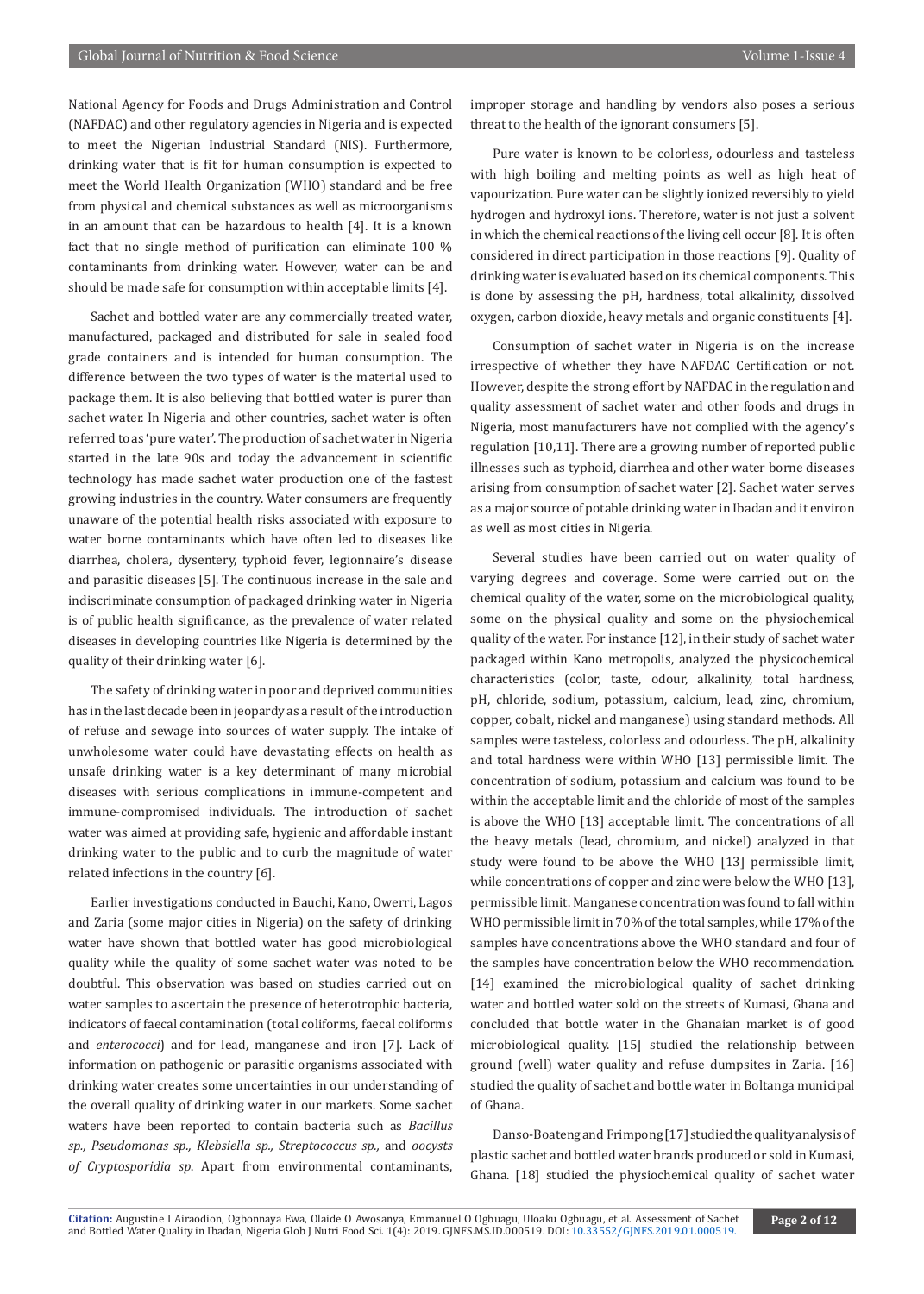consumed in Kano metropolis. [19] studied the microbiological analysis of packaged drinking water sold in Chennai, India. [20] studied the assessment of sachet water quality in Zaria area of Kaduna State, Nigeria. [21] studied the qualitative assessment of sachet and bottled water marketed in Bauchi metropolis, Nigeria. [22] studied the drinking water quality assessment and its effects on residents' health in Wondo genet campus, Ethiopia. The aim of this study is to provide more information on the quality of sachet and bottled water produced and/or sold in Ibadan, Western Nigeria, by collecting samples randomly from local markets, shops and street vendors within the Ibadan metropolis, analyzing them in the laboratory and assessing their quality in comparison with the World Health Organization (WHO) and Nigerian Industrial Standard (NIS) standard for quality water.

#### **Materials and Methods**

#### **Study area**



Ibadan is the capital and most populous city of Oyo State, Nigeria. With a population of over 3 million, it is the third most populous city in Nigeria after Lagos and Kano; it is the country's largest city by geographical area. At the time of Nigeria's independence in 1960, Ibadan was the largest and most populous city in the country, and the second most populous in Africa after Cairo [23]. Ibadan is in south-western Nigeria, 128 km inland northeast of Lagos and 530km southwest of Abuja, the Federal Capital, and is a prominent transit point between the coastal region and the areas in the hinterland of the country. Ibadan had been the centre of administration of the old Western Region since the days of the British colonial rule, and parts of the city's ancient protective walls still stand to this day. The principal inhabitants of the city are the Yorubas, as well as various communities from other parts of the country [23]. It is an urban centre where both sachet and bottled water are produced and sold (Figure 1).

#### **Sampling of sachet and bottled water**

Twenty (20) sachet and 5 bottled drinking water brands; making a total of 25 brands from different manufacturers were used for this study. These are the most popular and consumed brands in Ibadan. Triplicate batches of each brand were purchased randomly from local markets, shops and street vendors within Ibadan Metropolis. The samples were clearly marked for easy identification and transported to the Quality Assurance Laboratory of Water Corporation, Eleyele, Ibadan for immediate analysis. The samples were examined physically and information on the packages were recorded. Each product was carefully opened to avoid contamination. For bottled water, the cap of each bottle was carefully removed to avoid touching the opening. In the case of sachet water, an edge of the package was cut with a sterilized scissors and carefully placed in a sterilized beaker. The physical, chemical and bacteriological parameters as well as mineral composition were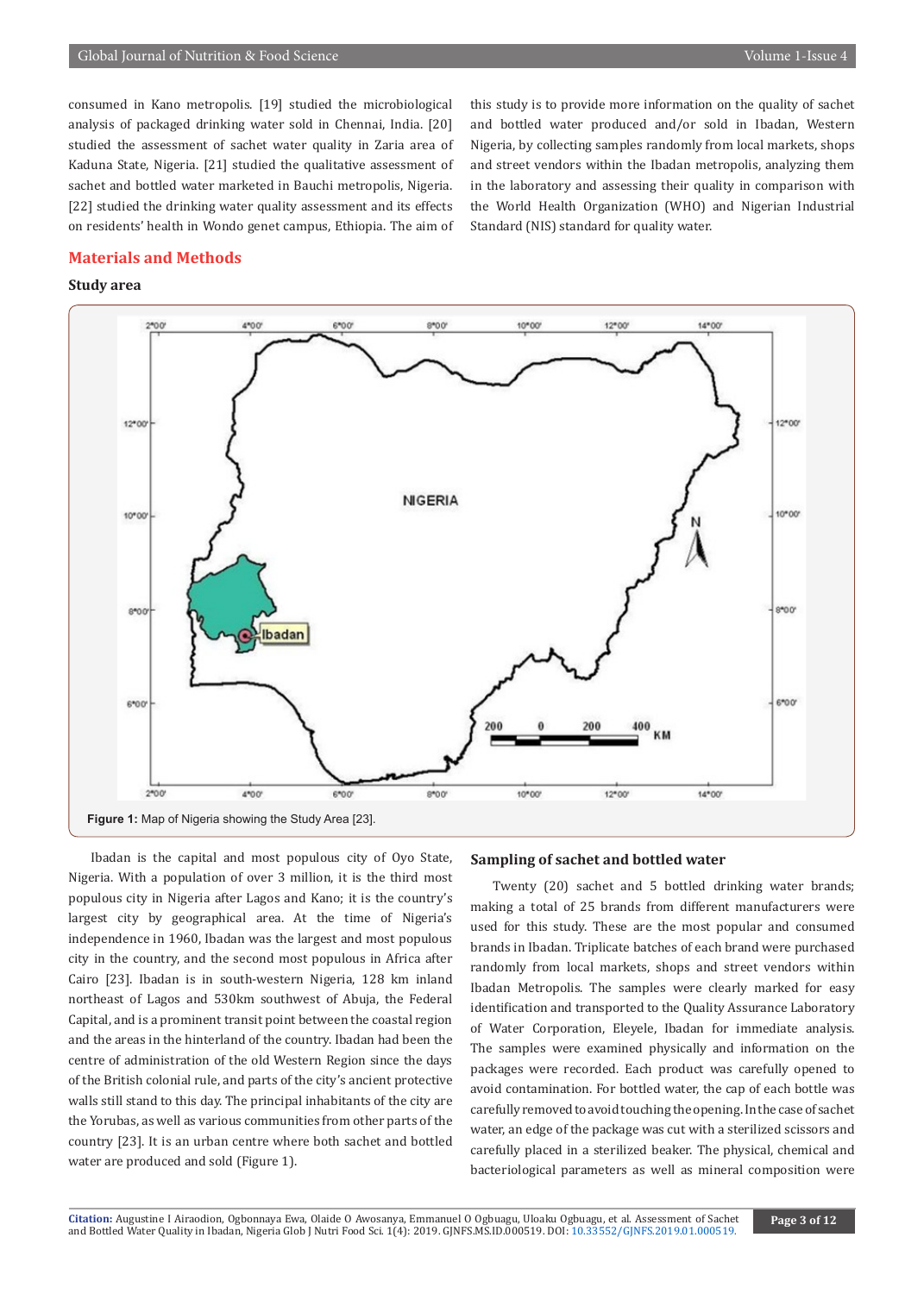determined by taking water directly from the original package (sachet or bottle) and tested. Twenty-five (25) bottled samples and one hundred (100) sachet water samples were analyzed, with five (5) samples from each brand for a total 125 samples.

#### **Physical examination of sachet and bottled water**

Physical examination of labeling information was carried out according to the method described by [24].

#### **Determination of physical qualities**

Temperature was measured using Standard Method 2550 B: Laboratory and Field Methods, using a multipurpose pH meter (HANNA pH 209, USA) adjusted for temperature in Degrees Celsius (°C), as detailed in Standard Methods for the Examination of Water and Wastewater [25]. Color was determined using Standard Method 2120 C: Spectrophotometric Method, with an ultra violet (U.V.) spectrophotometer (HACH LANGE DR 5000, USA.) expressed in hazen units (HU), according to Standard Methods for the Examination of Water and Wastewater [25]. The turbidity was measured using Standard Method 2130 B: Nephelometric Method, by turbidimeter (HACH 2100P, USA) in Nephelometric Turbidity Units (NTU), as explained in Standard Methods for the Examination of Water and Wastewater [25]. Conductivity was determined using Standard Method 2510 B: Laboratory Method, via a conductivity meter (JENWAY 4510, U.K) in micro-Siemens per centimeter (µs/cm), as detailed in Standard Methods for the Examination of Water and Wastewater [25]. Total dissolved solids (TDS) and total suspended solids (TSS) were determined using Standard Methods 2540 B: Total Dissolved Solids Dried at 103-105 °C and 2540 D: Total Suspended Solids Dried at 103-105 °C, respectively. The units were expressed in mg/L according to Standard Methods for the Examination of Water and Wastewater [25].

#### **Determination of chemical qualities**

Alkalinity was determined using Standard Method 2320 B: Titration Method in mg/L, as explained in Standard Methods for the Examination of Water and Wastewater [25]. Total hardness and calcium hardness were determined using Standard Method 2340 C: EDTA Titrimetric Method and Standard Method 3500-Ca-B: EDTA Titrimetric Method, respectively, as detailed in Standard Methods for the Examination of Water and Wastewater [25]; expressed in mg/L. Chloride was analysed using Standard Method 4500-Cl–B: Argentometric Method in mg/L, and pH measured using Standard Method 4500-H+ B: Electrometric Method, by a multipurpose pH meter (HANNA pH 209, USA), according to Standard Methods for

the Examination of Water and Wastewater [25].

#### **Determination of minerals and heavy metals in sachet and bottled water**

The following minerals and heavy metals; Calcium (Ca), Cadmium (Cd), Chloride (Cl), Chromium (Cr), Copper (Cu), Iron (Fe), Potassium (K), Manganese (Mn), Sodium (Na), Lead (Pb) and Zinc (Zn) were determined for each water sample using Atomic absorption spectrophotometry (Buck Scientific, VPG 210) procedure as reported [26,27].

#### **Determination of bacteriological qualities**

Total coliform and faecal coliform organism numbers were determined using Standard Method 9221 B: Standard Total Coliform Fermentation Technique. Heterotrophic bacteria were enumerated using Standard Method 9215 C: Spread Plate Method, according to Standard Methods for the Examination of Water and Wastewater [25]. Gallenkamp, Economic Incubator Size 2, England was used. The number of colonies forming organisms was counted manually, and again, bottles inspected for the formation of acids and gases in vial.

#### **Statistical analysis**

Data were subjected to analysis using Graph Pad Prism, version 6.0. Results were presented as mean ± standard deviations. One-way Analysis of Variance (ANOVA) followed by Turkey's test was used for comparison of the mean. Differences between the experimental mean and WHO/NIS standard values were significant at p<0.05.

#### **Results and Discussion**

According to World Health Organization (WHO), diarrheal diseases account for an estimated 4.1% of the total daily global burden and are responsible for the deaths of 1.8 million people every year. It was estimated that 88% of that burden is attributable to unsafe water supply, sanitation and hygiene [28]. The National Agency for Food, Drug Administration and Control (NAFDAC), the agency responsible for regulating drugs, foods and chemicals in Nigeria requires that all the labeling of food and drugs must be informative and accurate. This information required on labeling include manufacturer's name, contact information, batch number, nutritional information, manufacturing date, expiration date (Best before date) and NAFDAC registration number [29,30]. The result of the physical examination of the sachet and bottled water investigated in this study is presented in (Table 1).

**Table 1:** Physical Examination of Sachet and Bottled Water Brands produced and/or sold in Ibadan, Nigeria.

| <b>Water Samples</b> | <b>Product Name</b> | <b>Manufacturer</b><br><b>Address</b> | <b>Batch Number</b> | <b>Manufacturing</b><br><b>Expiry Date</b><br><b>Date</b> |                          | <b>NAFDAC</b><br><b>Number</b> | <b>Mineral</b><br>Composition |  |  |
|----------------------|---------------------|---------------------------------------|---------------------|-----------------------------------------------------------|--------------------------|--------------------------------|-------------------------------|--|--|
| WHO/NIS              |                     |                                       |                     |                                                           |                          |                                |                               |  |  |
| <b>Sachet Water</b>  |                     |                                       |                     |                                                           |                          |                                |                               |  |  |
| А                    |                     |                                       |                     |                                                           | $\overline{\phantom{0}}$ |                                |                               |  |  |
| R                    |                     |                                       |                     |                                                           | -                        |                                |                               |  |  |
|                      |                     |                                       |                     |                                                           | $\overline{\phantom{0}}$ |                                |                               |  |  |
|                      |                     |                                       |                     |                                                           |                          |                                |                               |  |  |

**Citation:** Augustine I Airaodion, Ogbonnaya Ewa, Olaide O Awosanya, Emmanuel O Ogbuagu, Uloaku O[gbuagu, et al. Assessment of Sachet](http://dx.doi.org/10.33552/GJNFS.2019.01.000519
) Citation: Augustine I Airaodion, Ogbonnaya Ewa, Olaide O Awosanya, Emmanuel O Ogbuagu, Uloaku Ogbuagu, et al. Assessment of Sachet<br>and Bottled Water Quality in Ibadan, Nigeria Glob J Nutri Food Sci. 1(4): 2019. GJNFS.MS.ID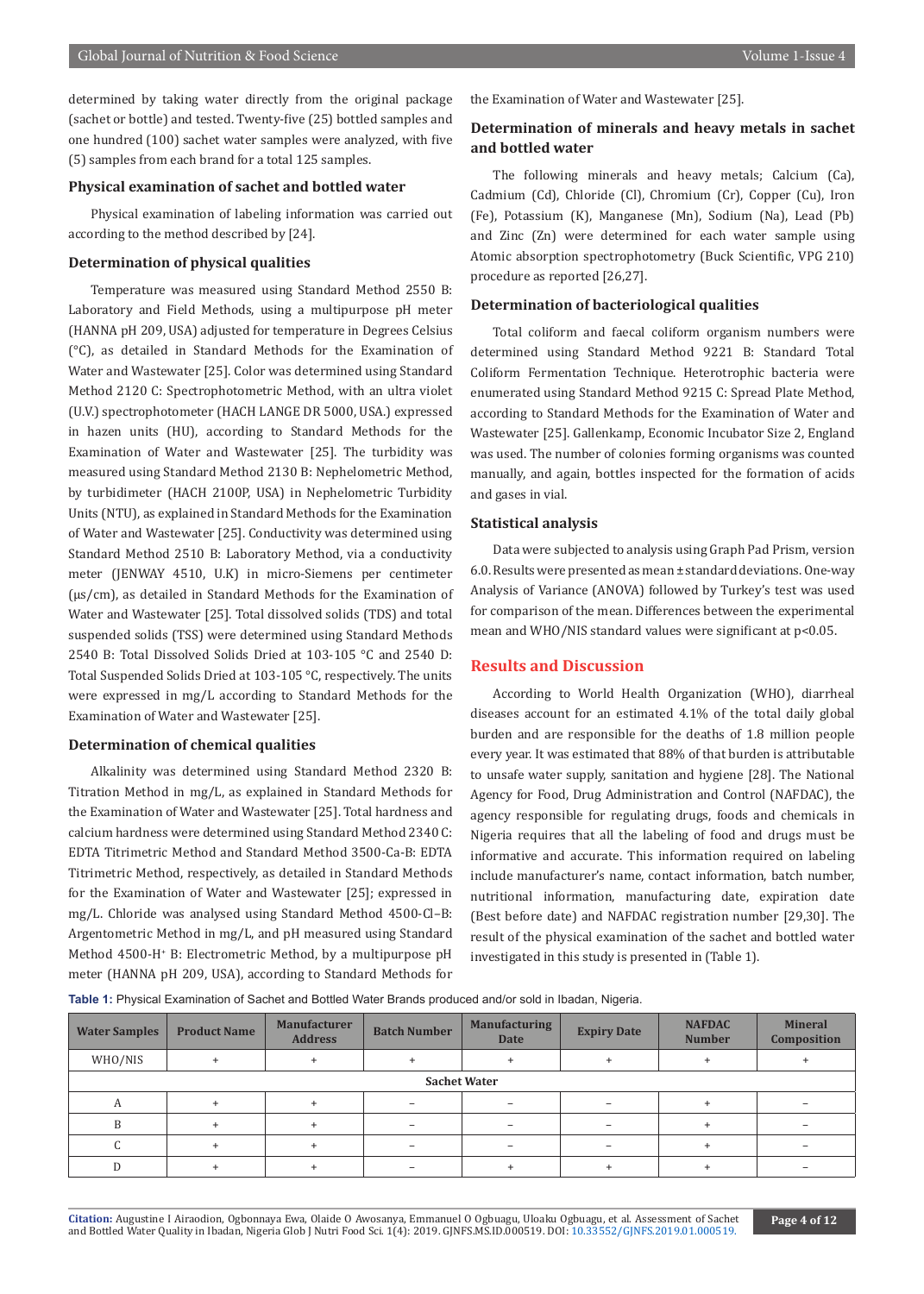| $\mathbf E$          | $+$                              | $+$ | $\overline{\phantom{m}}$         | $\overline{\phantom{a}}$ | $\overline{\phantom{a}}$ | $+$    | $\overline{\phantom{m}}$ |  |  |
|----------------------|----------------------------------|-----|----------------------------------|--------------------------|--------------------------|--------|--------------------------|--|--|
| $\rm F$              | $+$                              | $+$ | $\overline{\phantom{m}}$         | $\overline{\phantom{a}}$ | $\overline{\phantom{a}}$ | $+$    | $\overline{\phantom{m}}$ |  |  |
| ${\rm G}$            | $\ddot{}$                        | $+$ | $\overline{\phantom{a}}$         | $\overline{\phantom{a}}$ | $\overline{\phantom{m}}$ | $+$    | $\overline{\phantom{a}}$ |  |  |
| H                    | $+$                              | $+$ | $\overline{\phantom{m}}$         | $+$                      | $+$                      | $+$    | $\overline{\phantom{m}}$ |  |  |
| $\mathbf I$          | $+$                              | $+$ | $\overline{\phantom{a}}$         | $+$                      | $+$                      | $^{+}$ | $\overline{\phantom{a}}$ |  |  |
|                      | $+$                              | $+$ | $\overline{\phantom{m}}$         | $\overline{\phantom{a}}$ | $\overline{\phantom{m}}$ | $+$    | $\overline{\phantom{m}}$ |  |  |
| $\rm K$              | $\begin{array}{c} + \end{array}$ | $+$ | $\overline{\phantom{a}}$         | $\overline{\phantom{a}}$ | $\overline{\phantom{a}}$ | $^{+}$ | $\overline{\phantom{a}}$ |  |  |
| L                    | $+$                              | $+$ | $\overline{\phantom{m}}$         | $\ddot{}$                | $\ddot{}$                | $+$    | $\overline{\phantom{m}}$ |  |  |
| M                    | $+$                              | $+$ | $\overline{\phantom{m}}$         | $\overline{\phantom{a}}$ | $\overline{\phantom{m}}$ | $+$    | $\overline{\phantom{m}}$ |  |  |
| ${\bf N}$            | $+$                              | $+$ | $\overline{\phantom{m}}$         | $\overline{\phantom{a}}$ | $\overline{\phantom{a}}$ | $+$    | $\overline{\phantom{m}}$ |  |  |
| $\mathbf 0$          | $\ddot{}$                        | $+$ | $\overline{\phantom{m}}$         | $\overline{\phantom{a}}$ | $\overline{\phantom{a}}$ | $+$    | $\overline{\phantom{a}}$ |  |  |
| $\, {\bf p}$         | $+$                              | $+$ | $\overline{\phantom{m}}$         | $+$                      | $+$                      | $+$    | $\overline{\phantom{m}}$ |  |  |
| ${\bf Q}$            | $+$                              | $+$ | $\overline{\phantom{m}}$         | $\overline{\phantom{a}}$ | $\overline{\phantom{a}}$ | $+$    | $\overline{\phantom{a}}$ |  |  |
| $\mathbb{R}$         | $+$                              | $+$ | $\overline{\phantom{m}}$         | $\overline{\phantom{a}}$ | $\overline{\phantom{a}}$ | $+$    | $\overline{\phantom{m}}$ |  |  |
| S                    | $+$                              | $+$ | $\overline{\phantom{a}}$         | $+$                      | $^{+}$                   | $+$    | $\overline{\phantom{a}}$ |  |  |
| $\mathbf T$          | $\ddot{}$                        | $+$ | $\overline{\phantom{a}}$         | $\overline{\phantom{a}}$ | $\overline{\phantom{a}}$ | $+$    | $\overline{\phantom{m}}$ |  |  |
| <b>Bottled Water</b> |                                  |     |                                  |                          |                          |        |                          |  |  |
| $\mathbf U$          | $+$                              | $+$ | $\begin{array}{c} + \end{array}$ | $+$                      | $+$                      | $+$    | $\overline{\phantom{a}}$ |  |  |
| V                    | $+$                              | $+$ | $\ddot{}$                        | $+$                      | $\ddot{}$                | $+$    | $\overline{\phantom{m}}$ |  |  |
| W                    | $+$                              | $+$ | $\ddot{}$                        | $+$                      | $+$                      | $+$    | $\overline{\phantom{a}}$ |  |  |
| X                    | $+$                              | $+$ | $\ddot{}$                        | $+$                      | $+$                      | $+$    | $\overline{\phantom{m}}$ |  |  |
| $\mathbf Y$          | $\begin{array}{c} + \end{array}$ | $+$ | $\begin{array}{c} + \end{array}$ | $\,$ + $\,$              | $^{+}$                   | $+$    | $\overline{\phantom{a}}$ |  |  |

(+) indicates present while (–) indicates absent

It was observed that all the bottled water samples exhibit 100% compliance as regard the product names, manufacturers' addresses, manufacturing and expiry dates, batch number and NAFDAC registration number as this information were clearly shown on their labeling. However, none of the bottled water brand analyzed indicates the mineral compositions of the water. It was also observed that all the sachet water studied had 100% compliance in term of the product names, manufacturing addresses, and NAFDAC number. However, 85% of them had 'L' with their NAFDAC number, which implies that they might still be under listing. Only 6 out of the 20-sachet water analyzed representing 30% had manufacturing and expiry date. This information is very essential, as they tell the consumer whether the water sample is still within its shelf life or not. Furthermore, all the sachet water studied was observed to be without batch number and mineral composition on their labeling. Batch number is essential for any product especially when there is need to recall a product from the market in the event of discovery of any abnormality with the product [21]. The act of noncompliance by the water production factories as rightly observed in this present study is a source of great concern, as the packaged water sold to the entire populace in Ibadan metropolis are likely to pose health risk when consumed.

It has been reported that substantial number of sachet water manufacturers that resist compliance to best practices laid down by the authorities do not have the license to operate [31,32]. It is however very worrisome that this is not the case with this present study as all the water manufacturers were duly certified to operate as evident in the NAFDAC registration number provided. The

question here is, 'how did they get registered by NAFDAC without compliance to their guidelines?' It might be that they produced the samples given to NAFDAC to meet their guidelines before registration or they forged the NAFDAC registration number in their labels. This should be a source of great concern to NAFDAC and other regulatory agencies in Nigeria.

The results of physical, chemical and bacteriological qualities as well as the mineral composition of sachet and bottled drinking water analyzed were compared with the recommended WHO/NIS guidelines [33,34] for quality water. Table 2 showed the physical qualities (temperature, color, conductivity, total suspended solids, turbidity and total dissolved solids) for the sachet and bottled water brands investigated. The standard temperature of drinking water according to WHO/NIS is 25 °C. Temperature is a measure of the average thermal energy of a substance [21]. The sachet water analyzed has 27.40 and 30.70 °C as the lowest and highest temperature respectively. The average temperature of the twentysachet water analyzed is 28.83 °C which is significantly higher than the WHO/NIS standard value for quality water. Similarly, the temperature of the bottled water analyzed ranged from 28.30 to 30.40 °C with an average of 29.58 °C. This was also significantly higher than the WHO/NIS standard value for quality water at P<0.05.

This could be due to high temperature of 27 to 34 °C in Ibadan during the period of this study. However, these temperatures for both sachet and bottled drinking water fell within the optimal growth temperature (20-45 °C) for mesophilic bacteria [35]. The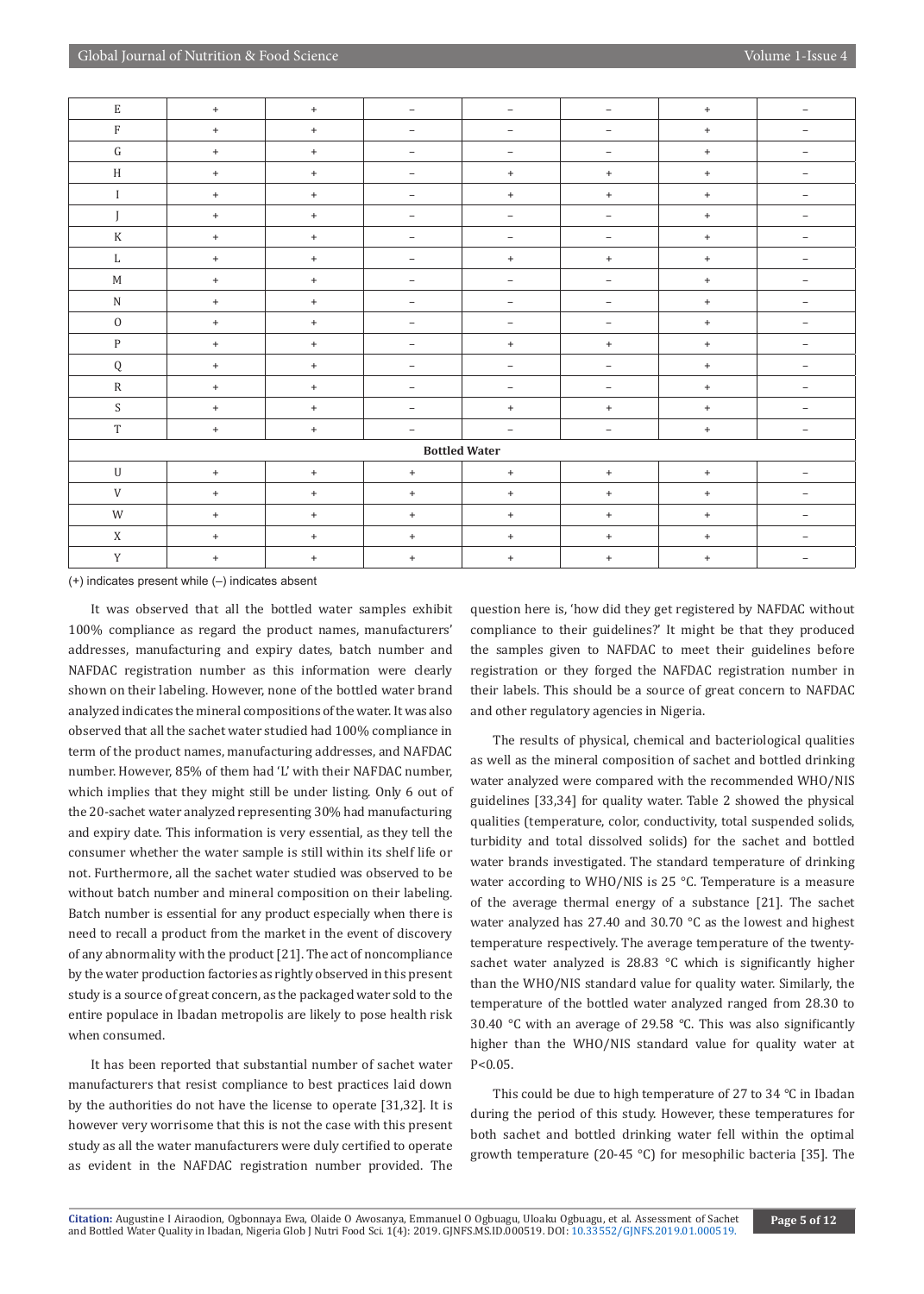microbiological characteristics of drinking water are related to temperature through its effects on water-treatment processes and its effects on both growth and survival of microorganisms [28]. This result is like that of Danso-Boateng and Frimpong [17] who reported 28.94 °C and 28.81 °C respectively for average temperatures of plastic sachet and bottled water brands produced and/or sold in Kumasi, Ghana. According to [36], temperatures within this range are favourable for maximum growth of mesophyll bacteria including human diseases causing agents. This phenomenon has the tendency to promote the development of undesirable taste and odour in water with time [36]. However, a report by State Water Quality Control Board in Canada indicated that the survival time in water of the cysts and ova of parasitic worms such as Schistosoma ova is shortened by higher temperatures between 29 to 32 °C [37].

The result of this study indicated that no color was present in both sachet and bottled water investigated (Table 2). This means that all the water brands were free from dissolved humic acids [17]. The conductivity values obtained for both sachet and bottled water investigated were within the range of WHO/NIS standard conductivity (0-1000µs/cm) for quality water. Conductivity is a measure of water's capability to pass electrical flow. This ability is directly related to the concentration of ions in the water [38]. These conductive ions come from dissolved salts and inorganic materials such as alkalis, chlorides, sulfides and carbonate compounds [39]. Compounds that dissolve into ions are also known as electrolytes [40]. The more ions that are present, the higher the conductivity of water. Likewise, the fewer ions that are in the water, the less conductive it is.

|  |  |  | Table 2: Physical Qualities of Sachet and Bottled Water Brands produced and/or sold in Ibadan, Nigeria. |
|--|--|--|---------------------------------------------------------------------------------------------------------|
|--|--|--|---------------------------------------------------------------------------------------------------------|

| <b>Water Samples</b>      | <b>Temperature (oC)</b> | <b>Colour (HU)</b> | Conductivity $(\mu s)$<br>cm) | TSS(mg/L) | <b>Turbidity (NTU)</b> | TDS(mg/L)        |  |  |  |  |
|---------------------------|-------------------------|--------------------|-------------------------------|-----------|------------------------|------------------|--|--|--|--|
| WHO/NIS                   | 25                      | $0 - 15$           | $0 - 1000$                    |           | $0 - 5$                | 1000             |  |  |  |  |
|                           | <b>Sachet Water</b>     |                    |                               |           |                        |                  |  |  |  |  |
| A                         | $28.1 \pm 3.44$         | 0.00               | 94.3±4.27                     | 0.00      | $0.24 \pm 0.01$        | 23.13±0.93       |  |  |  |  |
| $\, {\bf B}$              | 27.9±4.93               | 0.00               | 55.8±3.92                     | 0.00      | $0.2 \pm 0.01$         | $72.2 \pm 3.23$  |  |  |  |  |
| $\mathsf C$               | 28.7±4.14               | 0.00               | $46.6 \pm 3.29$               | 0.00      | $0.36 \pm 0.04$        | $47.21 \pm 4.93$ |  |  |  |  |
| D                         | 27.8±4.03               | 0.00               | 77.6±9.02                     | 0.00      | $0.24 \pm 0.03$        | 58.19±6.34       |  |  |  |  |
| $\mathbf E$               | $30.2 \pm 4.03$         | 0.00               | 114.6±14.21                   | 0.00      | $0.14 \pm 0.00$        | 52.18±2.74       |  |  |  |  |
| $\rm F$                   | 29.3±4.24               | 0.00               | $51.5 \pm 5.32$               | 0.00      | $0.21 \pm 0.01$        | 15.35±0.87       |  |  |  |  |
| ${\bf G}$                 | 28.6±4.03               | 0.00               | 52.9±3.49                     | 0.00      | $0.29 \pm 0.03$        | $12.6 \pm 1.23$  |  |  |  |  |
| H                         | 28.4±3.61               | 0.00               | 67.7±4.91                     | 0.00      | $0.25 \pm 0.02$        | 62.83±6.12       |  |  |  |  |
| $\bf{I}$                  | 29.9±4.14               | 0.00               | 75.5±8.91                     | 0.00      | $0.22 \pm 0.02$        | 54.54±4.34       |  |  |  |  |
| J                         | 29.8±4.03               | 0.00               | 86.7±2.88                     | 0.00      | $0.37 \pm 0.02$        | $42.21 \pm 2.84$ |  |  |  |  |
| $\rm K$                   | 28.7±3.92               | 0.00               | 22.8±2.01                     | 0.00      | $0.18 + 0.01$          | 56.12±6.24       |  |  |  |  |
| L                         | 27.9±4.14               | 0.00               | 57±6.39                       | 0.00      | $0.26 \pm 0.01$        | 29.72±3.92       |  |  |  |  |
| M                         | 28.9±4.14               | 0.00               | 94.1±4.32                     | 0.00      | $0.97 \pm 0.03$        | 18.12±1.21       |  |  |  |  |
| $\mathbb N$               | 28.8±4.03               | 0.00               | 136.9±10.22                   | 0.00      | $0.27 \pm 0.04$        | $22.1 \pm 1.82$  |  |  |  |  |
| $\mathbf{0}$              | 27.4±3.92               | 0.00               | 36.9±4.22                     | 0.00      | $0.25 \pm 0.03$        | 58.63±3.89       |  |  |  |  |
| $\mathbf{P}$              | 29.1±3.92               | 0.00               | 72.1±4.08                     | 0.00      | $0.73 \pm 0.05$        | $42.15 \pm 3.18$ |  |  |  |  |
| Q                         | 30.7±3.92               | 0.00               | 96.9±5.39                     | 0.00      | $0.45 \pm 0.02$        | $67.82 \pm 5.22$ |  |  |  |  |
| ${\bf R}$                 | 28.6±3.92               | 0.00               | $68.2 \pm 3.29$               | 0.00      | $0.22 \pm 0.03$        | 78.36±8.09       |  |  |  |  |
| $\boldsymbol{\mathsf{S}}$ | 28.5±3.92               | 0.00               | 90.9±7.21                     | 0.00      | $0.23 \pm 0.04$        | 33.11±2.54       |  |  |  |  |
| T                         | 29.2±3.92               | 0.00               | $49.6 \pm 2.71$               | 0.00      | $0.49 \pm 0.02$        | 58.13±3.42       |  |  |  |  |
| <b>Bottled Water</b>      |                         |                    |                               |           |                        |                  |  |  |  |  |
| U                         | 30.3±4.02               | 0.00               | 193.27±11.21                  | 0.00      | $0.2 \pm 0.00$         | 80.55±7.34       |  |  |  |  |
| V                         | 29.1±2.02               | 0.00               | 83.5±8.13                     | 0.00      | $0.11 \pm 0.01$        | $47.2 \pm 4.92$  |  |  |  |  |
| W                         | $28.3 \pm 3.32$         | 0.00               | 99.3±6.89                     | 0.00      | $0.15 \pm 0.01$        | $61.9 \pm 3.28$  |  |  |  |  |
| X                         | 29.8±3.93               | 0.00               | 117.67±14.28                  | 0.00      | $0.14 \pm 0.02$        | 39.28±3.91       |  |  |  |  |
| Y                         | $30.4 \pm 3.12$         | 0.00               | 45.93±5.27                    | 0.00      | $0.16 \pm 0.01$        | $13.61 \pm 1.23$ |  |  |  |  |

Results are presented as mean ± standard deviation where n = 5. Data were statistically compared with WHO/NIS standard at p<0.05. - means no standard value provided for the parameter. TSS = Total Suspended Solids and TDS = Total Dissolved Solids.

Distilled or deionized water can act as an insulator due to its very low (if not negligible) conductivity value [41]. Sea water, on the other hand, has a very high conductivity. Ions conduct electricity due to their positive and negative charges [38]. When electrolytes dissolve in water, they split into positively charged (cation) and

negatively charged (anion) particles. As the dissolved substances split in water, the concentrations of each positive and negative charge remain equal. This means that even though the conductivity of water increases with added ions, it remains electrically neutral [41]. The average conductivity of the bottled water analyzed is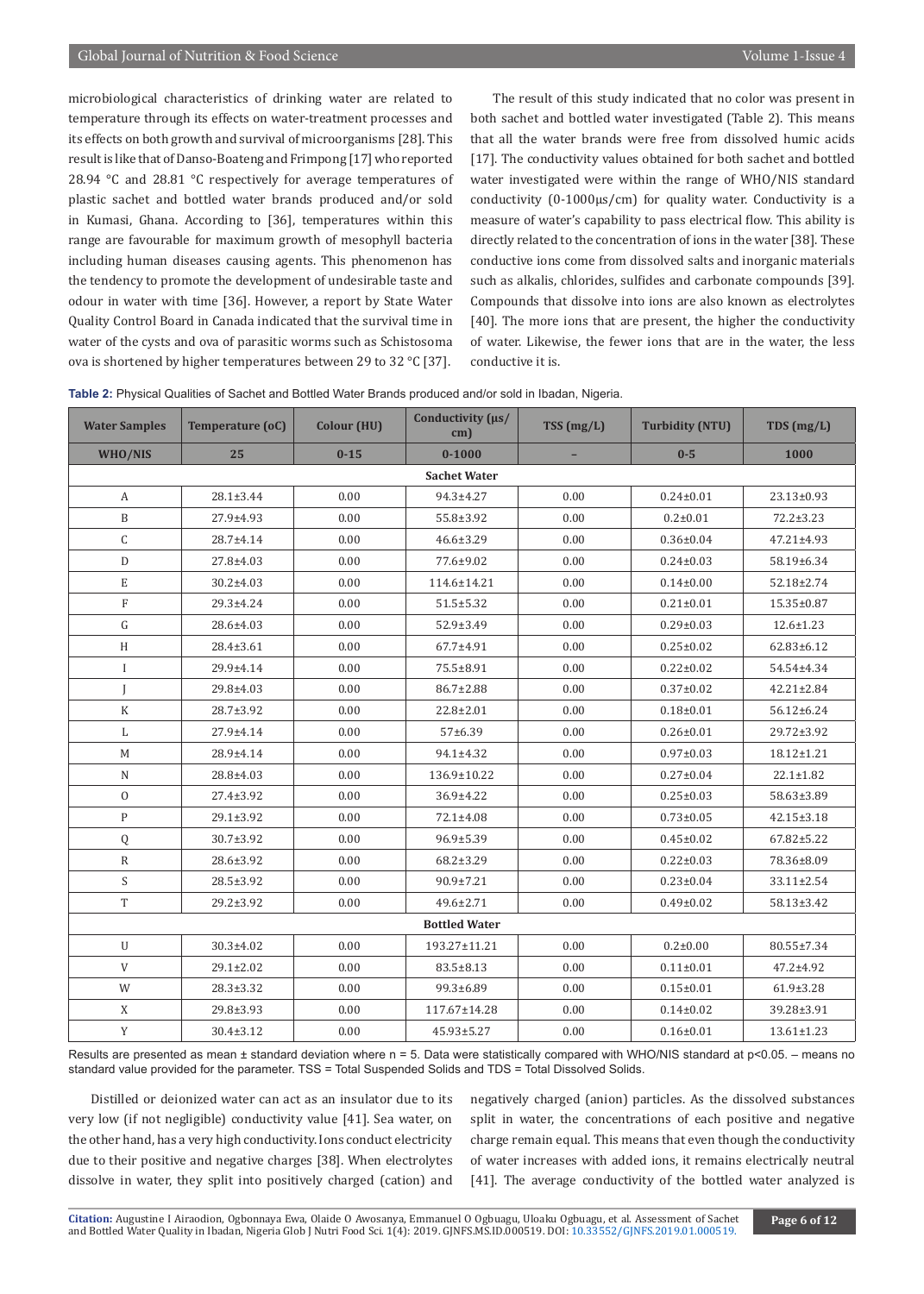higher than that of the sachet water. This might be that the sachet waters analyzed contain fewer amounts of dissolved ions or salts than the bottled water brands.

Both sachet and bottled water analyzed in this study showed that no suspended solids were present in them to be detected. The turbidity of both sachet and bottled water were within the range given by WHO/NIS (0-5 NTU). This could account for the reason why total suspended solids (TSS) were not detectable in all the brands of sachet and bottled water analyzed, which is good for consumption. However, the sachet water samples were more turbid when compared with the bottled water analyzed. This might be attributed to the fact that, the bottled water passes through series of filters, or efficient filter medium during production to remove suspended clay particles, trace elements and suspended solids compared to the sachet water [17].

Some solids were found to have dissolved in both sachet and bottled waters investigated but they were far below the permissible level of total dissolved solids (TDS) value (1000 mg/L) of WHO/ NIS. TDS combine the sum of all ion particles that are smaller than 2 microns (0.0002cm) [42]. This includes all the disassociated electrolytes that make up salinity concentrations, as well as other compounds such as dissolved organic matter. In "clean" water, TDS is approximately equal to salinity [43]. In wastewater or polluted areas, TDS can include organic solutes (such as hydrocarbons and urea) in addition to the salt ions [43]. TDS concentrations outside of a normal range can cause a cell to swell or shrink. This can negatively impact aquatic life that cannot compensate for the change in water retention. While TDS measurements are derived from conductivity, some states, regions and agencies often set a TDS maximum instead of a conductivity limit for water quality [44]. TDS can also affect water taste, and often indicates a high alkalinity or hardness [43].

The result of the chemical qualities (pH, total hardness, and alkalinity) of sachet and bottled drinking water brands investigated in this study are presented in (Table 3). The pH of the sachet water ranged from 6.48 to 7.12 while that of the bottled water ranged from 6.62 to 7.00. The pH of both the sachet and bottled water analyzed are within the standard range of pH (6.5-8.5) for quality water recommended by WHO/NIS. It is very important to state that the water samples with pH within the regulatory guideline values do not have any probability of posing health issues like as acidosis [45]. Basically, the pH value is a good indicator of whether water is hard or soft. The pH of pure water is 7. In general, water with a pH lower than 7 is considered acidic, and with a pH greater than 7 is considered basic. The normal range for pH in surface water systems is 6.5 to 8.5, and the pH range for groundwater systems is between 6 and 8.5. Alkalinity is a measure of the capacity of the water to resist a change in pH that would tend to make the water more acidic [46].

| Table 3: Chemical Qualities of Sachet and Bottled Water Brands produced and/or sold in Ibadan, Nigeria. |  |
|---------------------------------------------------------------------------------------------------------|--|
|---------------------------------------------------------------------------------------------------------|--|

| <b>Water Samples</b> | pH              | <b>Total Hardness (mg/L)</b> | Alkalinity (mg/L) |  |  |  |  |  |  |
|----------------------|-----------------|------------------------------|-------------------|--|--|--|--|--|--|
| WHO/NIS              | $6.5 - 8.5$     |                              | 500               |  |  |  |  |  |  |
| <b>Sachet Water</b>  |                 |                              |                   |  |  |  |  |  |  |
| $\mathbf{A}$         | $7.02 \pm 0.12$ | $22 \pm 1.2$                 | $42+7.2$          |  |  |  |  |  |  |
| $\, {\bf B}$         | $6.82 \pm 0.73$ | 10±0.6                       | $62.42 \pm 7.29$  |  |  |  |  |  |  |
| $\mathsf C$          | $6.58 \pm 0.92$ | $12 \pm 0.9$                 | 74±11.29          |  |  |  |  |  |  |
| $\mathbf D$          | $6.96 \pm 0.24$ | $8 + 0.2$                    | $4 + 0.38$        |  |  |  |  |  |  |
| $\mathbf E$          | $7 + 0.52$      | $8\pm0.4$                    | 46.62±9.47        |  |  |  |  |  |  |
| $\overline{F}$       | $7.12 \pm 0.68$ | $16 + 1.2$                   | $25 + 5.4$        |  |  |  |  |  |  |
| ${\rm G}$            | $7.03 \pm 0.09$ | 35±3.3                       | 16.25±8.34        |  |  |  |  |  |  |
| H                    | $6.73 \pm 0.11$ | $27 + 2.1$                   | 42.28±9.45        |  |  |  |  |  |  |
| $\rm I$              | $6.48 \pm 0.31$ | $57 + 9.7$                   | 88.83±0.3         |  |  |  |  |  |  |
| J                    | $6.92 \pm 0.39$ | $24 \pm 2.3$                 | 38.34±9.32        |  |  |  |  |  |  |
| $\mathbf K$          | $6.56 \pm 0.52$ | $3 + 0.27$                   | $24 \pm 6.23$     |  |  |  |  |  |  |
| L                    | $6.56 \pm 0.83$ | $62 + 9.8$                   | 48.4±12.19        |  |  |  |  |  |  |
| M                    | $7.12 \pm 0.73$ | $42 + 6.5$                   | 8.48±1.23         |  |  |  |  |  |  |
| ${\bf N}$            | $6.82 \pm 0.27$ | $4\pm0.2$                    | 26.68±6.35        |  |  |  |  |  |  |
| $\mathbf{0}$         | $6.57 \pm 0.18$ | $33 + 4.9$                   | 40.34±9.28        |  |  |  |  |  |  |
| ${\bf P}$            | $6.61 \pm 0.2$  | $24 \pm 2.3$                 | 14.14±0.82        |  |  |  |  |  |  |
| ${\bf Q}$            | $7.2 \pm 0.72$  | $16 + 1.2$                   | 18±1.28           |  |  |  |  |  |  |
| $\, {\bf R}$         | $6.53 \pm 0.4$  | $32 + 5.8$                   | $8.48 \pm 1.18$   |  |  |  |  |  |  |
| S                    | $6.78 \pm 0.82$ | $28 + 6.2$                   | 64±11.29          |  |  |  |  |  |  |
| T                    | $6.66 \pm 0.37$ | $42\pm8$                     | 76.64±10.64       |  |  |  |  |  |  |
|                      |                 | <b>Bottled Water</b>         |                   |  |  |  |  |  |  |
| $\mathbf U$          | $6.62 \pm 0.47$ | $4\pm0.2$                    | $36.44 \pm 7.5$   |  |  |  |  |  |  |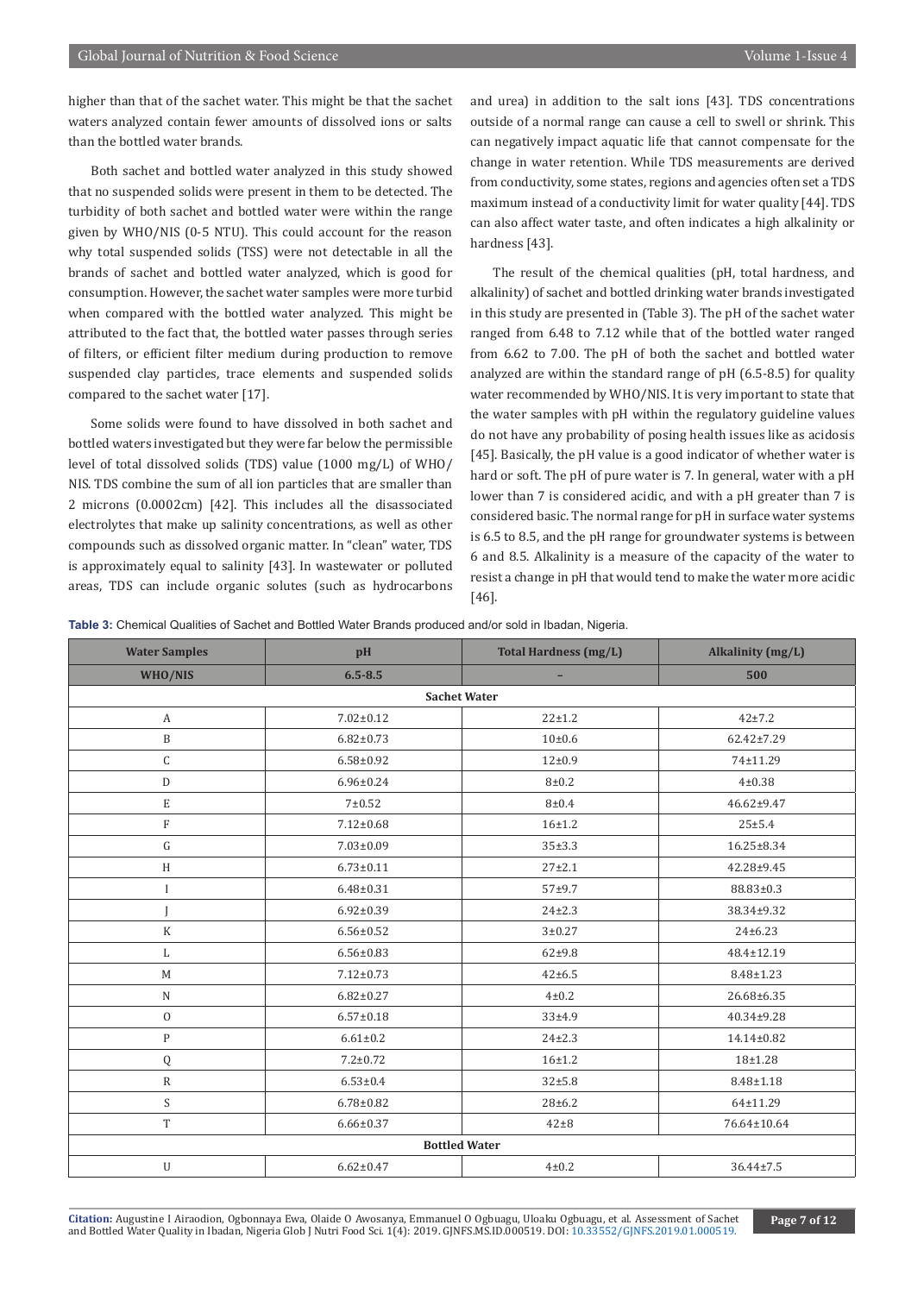|           | $6.62 \pm 0.77$ | $26 + 4.4$   | $46.38 \pm 10.47$ |
|-----------|-----------------|--------------|-------------------|
| W         | $7 + 0.72$      | 6±0.47       | $62.62 \pm 4.47$  |
| $\Lambda$ | $6.89 \pm 0.58$ | $38 + 7.7$   | $52.48 \pm 7.48$  |
|           | $6.73 \pm 0.62$ | $26 \pm 6.4$ | $8.52 \pm 2.11$   |

Results are presented as mean ± standard deviation where n = 5. Data were statistically compared with WHO/NIS standard at p<0.05. - indicates no standard value provided for the parameter.

The measurement of alkalinity and pH is needed to determine the corrosiveness of the water. In general, water with a pH less than 6.5 could be acidic, soft, and corrosive [47]. Acidic water could contain metal ions such as iron, manganese, copper, lead, and zinc. In other words, acidic water contains elevated levels of toxic metals. Acidic water can cause premature damage to metal piping and have associated aesthetic problems such as a metallic or sour taste [47]. It can also stain laundry and cause "blue-green" color staining on sinks and drains. More importantly, there is health risks associated with these toxins [46]. The primary way to treat the problem of low pH water is with the use of a neutralizer. From the results obtained in the study, the alkalinity of sachet water ranged

from 4.00-88.83mg/L while that of bottled water ranged from 8.52-62.62mg/L. Though values of alkalinity of the bottled samples were below that of sachet samples, all were below the WHO/NIS standard of 500 mg/L. This present investigation was similar with studies earlier reported [46,47].

The total hardness of sachet water in this study ranged from 4.00-62.00mg/L while those of bottled water ranged from 4.00- 38.00mg/L. It is important to note that the hardness contents obtained for the sachet and bottled drinking water in this study does not necessarily indicate that the water poses a health risk as no standard values were given by WHO.

| Table 4: Mineral Composition of Sachet and Bottled Water Brands produced and/or sold in Ibadan, Nigeria. |  |
|----------------------------------------------------------------------------------------------------------|--|
|----------------------------------------------------------------------------------------------------------|--|

| <b>Water</b><br><b>Samples</b> | Ca<br>(mg/L)    | C <sub>d</sub><br>(mg/L) | $Cl$ (mg/L)     | cr<br>(mg/L)    | Cu<br>(mg/L)     | Fe<br>(mg/L)        | K(mg/L)         | $Mg$ (mg/L)        | Mn<br>(mg/L)    | Na (mg/L)       | Pb<br>(mg/L) | Zn<br>(mg/L)    |
|--------------------------------|-----------------|--------------------------|-----------------|-----------------|------------------|---------------------|-----------------|--------------------|-----------------|-----------------|--------------|-----------------|
| WHO/<br><b>NIS</b>             | $0 - 0.50$      | 0.003                    | $200 - 250$     | 0.05            | $\boldsymbol{2}$ | 0.3                 | $0 - 12$        | $10.42 -$<br>17.05 | $0.5\,$         | 200             | $0.01\,$     | $3 - -5$        |
|                                |                 |                          |                 |                 |                  | <b>Sachet Water</b> |                 |                    |                 |                 |              |                 |
| A                              | $2.54 \pm 0.09$ | <b>ND</b>                | $6.45 \pm 1.78$ | $0.01 \pm 0.00$ | $1.16 \pm 0.09$  | $0.04 \pm 0.00$     | $2.08 \pm 0.13$ | 16.28±3.91         | ND              | 11.89±2.63      | ND.          | $0.26 \pm 0.1$  |
| B                              | $1.78 \pm 0.04$ | <b>ND</b>                | $2.67 \pm 0.67$ | $0.01 \pm 0.00$ | $1.21 \pm 0.08$  | $0.01 \pm 0.00$     | $2.78 \pm 0.23$ | 12.71±3.19         | $0.03 \pm 0.01$ | $4.73 \pm 0.82$ | <b>ND</b>    | $0.09 \pm 0.01$ |
| C                              | $3.27 \pm 0.22$ | <b>ND</b>                | $2.54 \pm 0.56$ | $0.03 \pm 0.00$ | $1.17 \pm 0.03$  | $0.01 \pm 0.00$     | $1.87 \pm 0.09$ | 18.32±3.87         | $0.02 \pm 0.00$ | $4.27 \pm 1.2$  | ND           | $0.46 \pm 0.12$ |
| D                              | 3.86±0.37       | <b>ND</b>                | $5.36 \pm 1.21$ | $0.02 \pm 0.00$ | $1.08 \pm 0.04$  | $0.03 \pm 0.00$     | $0.87 \pm 0.04$ | 12.28±2.98         | $0.02 \pm 0.00$ | $3.52 \pm 0.58$ | ND.          | $0.42 \pm 0.1$  |
| E                              | $2.86 \pm 0.18$ | <b>ND</b>                | 3.86±0.31       | $0.01 \pm 0.00$ | $1.31 \pm 0.21$  | $0.01 \pm 0.00$     | $3.21 \pm 0.53$ | 19.23±4.32         | $0.02 \pm 0.00$ | $4.328 \pm 1$   | <b>ND</b>    | $0.42 \pm 0.11$ |
| F                              | $4.26 \pm 0.42$ | <b>ND</b>                | 3.46±0.92       | $0.01 \pm 0.00$ | $1.2 \pm 0.08$   | <b>ND</b>           | $2.29 \pm 0.06$ | 11.56±2.98         | $0.01 \pm 0.00$ | 22.35±4.32      | <b>ND</b>    | $0.38 \pm 0.08$ |
| G                              | $2.68 \pm 0.28$ | <b>ND</b>                | $4.83 \pm 0.82$ | $0.02 \pm 0.00$ | $1.28 \pm 0.11$  | $0.02 \pm 0.00$     | $1.83 \pm 0.03$ | $16.27 \pm 3.07$   | $0.02 \pm 0.00$ | $5.63 \pm 1.21$ | <b>ND</b>    | $0.54 \pm 0.14$ |
| H                              | $2.84 \pm 0.31$ | ND                       | $2.81 \pm 0.81$ | $0.02 \pm 0.00$ | $1.52 \pm 0.2$   | $0.02 \pm 0.00$     | $1.28 \pm 0.08$ | $11.02 \pm 3.11$   | $0.02 \pm 0.00$ | $3.2 \pm 1.23$  | ND.          | $0.18 + 0.00$   |
| $\bf{I}$                       | $3.33 \pm 0.42$ | <b>ND</b>                | $1.45 \pm 0.31$ | $0.00 \pm 0.00$ | $0.87 \pm 0.02$  | $0.00 \pm 0.00$     | $2.17 \pm 0.08$ | 22.84±5.39         | ND              | 17.24±3.48      | ND.          | $0.21 \pm 0.06$ |
| $\mathbf{I}$                   | $3.92 \pm 0.28$ | <b>ND</b>                | $1.97 \pm 0.08$ | $0.03 \pm 0.00$ | $1 \pm 0.05$     | $0.02 \pm 0.00$     | $2.69 \pm 0.18$ | 19.28±4.02         | $0.02 \pm 0.00$ | $6.03 \pm 1.92$ | <b>ND</b>    | $0.37 \pm 0.03$ |
| $_{\rm K}$                     | $4.86 \pm 1.02$ | ND                       | 7.24±0.92       | $0.02 \pm 0.00$ | $1.29 \pm 0.06$  | ND                  | $2.56 \pm 0.16$ | $13.13 \pm 2.83$   | $0.08 + 0.02$   | 13.21±3.72      | ND           | $0.06 \pm 0.00$ |
| L                              | $2.32 \pm 0.86$ | <b>ND</b>                | $5.35 \pm 1.1$  | $0.01 \pm 0.00$ | $1.08 \pm 0.12$  | $0.03 \pm 0.00$     | 3 ± 0.11        | 17.28±3.29         | $0.02 \pm 0.00$ | $2.34 \pm 0.84$ | <b>ND</b>    | $0.17 \pm 0.06$ |
| M                              | $2.86 \pm 0.27$ | <b>ND</b>                | 3.29±0.32       | $0.02 \pm 0.00$ | $1.11 \pm 0.09$  | $0.01 \pm 0.00$     | $5.62 \pm 1.1$  | 18.22±2.22         | $0.01 \pm 0.00$ | $4.52 \pm 1.28$ | ND.          | $0.14 \pm 0.02$ |
| N                              | $2.63 \pm 0.82$ | <b>ND</b>                | $4.21 \pm 0.62$ | $0.01 \pm 0.00$ | $1.36 \pm 0.1$   | <b>ND</b>           | $2.83 \pm 0.00$ | 19.25±4.72         | $0.03 \pm 0.00$ | 32.45±3.28      | <b>ND</b>    | $0.28 \pm 0.03$ |
| $\mathbf{0}$                   | $4 + 0.89$      | 0.00                     | $4.06 \pm 0.57$ | $0.02 \pm 0.00$ | $1.43 \pm 0.11$  | $0.03 \pm 0.00$     | $2.06 \pm 0.06$ | 15.29±3.82         | $0.01 \pm 0.00$ | $5.38 \pm 1.11$ | 0.00         | $0.19 \pm 0.07$ |
| $\mathbf{P}$                   | $1.86 \pm 0.13$ | 0.00                     | $3.83 \pm 0.24$ | $0.03 \pm 0.00$ | $1.19 \pm 0.06$  | $0.04 \pm 0.00$     | $6.83 \pm 1.08$ | 16.28±2.99         | $0.04 \pm 0.00$ | $4.32 \pm 1$    | 0.00         | $0.21 \pm 0.05$ |
| Q                              | $3.26 \pm 0.37$ | 0.00                     | $2.77 \pm 0.18$ | $0.01 \pm 0.00$ | $1.17 \pm 0.07$  | <b>ND</b>           | $0.92 \pm 0.07$ | 12.64±3.29         | $0.02 \pm 0.00$ | $37 + 7.62$     | 0.00         | $0.22 \pm 0.06$ |
| $\mathbb{R}$                   | $0.98 \pm 0.08$ | 0.00                     | $9.12 \pm 0.97$ | $0.02 \pm 0.00$ | $1.14 \pm 0.06$  | $0.03 \pm 0.00$     | $1.73 \pm 0.08$ | 12.45±2.86         | $0.01 \pm 0.00$ | $5.37 \pm 1.22$ | 0.00         | $0.28 \pm 0.08$ |
| S                              | $3.84 \pm 0.63$ | 0.00                     | $2.68 \pm 0.28$ | $0.01 \pm 0.00$ | $1.25 \pm 0.04$  | $0.01 \pm 0.00$     | $2.84 \pm 0.03$ | 18.14±3.27         | $0.01 \pm 0.00$ | 19.07±4.28      | 0.00         | $0.19 \pm 0.01$ |
| T                              | 3.29±0.94       | 0.00                     | $3.82 \pm 0.38$ | $0.01 \pm 0.00$ | $1.18 \pm 0.09$  | $0.05 \pm 0.00$     | $2.53 \pm 0.12$ | $16.38 \pm 3$      | $0.02 \pm 0.00$ | $8.29 \pm 2.98$ | 0.00         | $0.78 \pm 0.05$ |
| <b>Bottled Water</b>           |                 |                          |                 |                 |                  |                     |                 |                    |                 |                 |              |                 |
| U                              | $4.42 \pm 0.79$ | ND                       | $3.29 \pm 0.83$ | $0.01 \pm 0.00$ | $0.06 \pm 0.01$  | $0.01 \pm 0.00$     | $3.62 \pm 0.05$ | 13.76±2.84         | $0.01 \pm 0.00$ | $10.1 \pm 2.32$ | <b>ND</b>    | $0.78 + 0.08$   |
| V                              | $0.88 + 0.16$   | <b>ND</b>                | $2.85 \pm 0.32$ | $0.01 \pm 0.00$ | $0.07 \pm 0.01$  | $0.01 \pm 0.00$     | $2.31 \pm 0.32$ | $9.64 \pm 2.21$    | $0.05 \pm 0.00$ | $6.38 \pm 1.89$ | <b>ND</b>    | $0.68 \pm 0.06$ |
| W                              | $2.65 \pm 0.52$ | <b>ND</b>                | $6.28 \pm 0.82$ | $0.02 \pm 0.00$ | $0.03 \pm 0.00$  | <b>ND</b>           | $0.75 \pm 0.02$ | 15.76±3.46         | $0.04 \pm 0.00$ | $5.73 \pm 2.1$  | ND           | $0.93 \pm 0.04$ |
| X                              | $3.82 \pm 0.82$ | <b>ND</b>                | $3.87 \pm 0.00$ | $0.03 \pm 0.00$ | $0.05 \pm 0.00$  | ND                  | $3.27 \pm 0.21$ | 11.84±2.11         | $0.02 \pm 0.00$ | $3.26 \pm 0.72$ | <b>ND</b>    | $0.26 \pm 0.02$ |
| Y                              | $3.95 \pm 0.75$ | ND                       | 4.89±0.76       | $0.02 \pm 0.00$ | $0.03 \pm 0.00$  | $0.01 \pm 0.00$     | $2.65 \pm 0.08$ | 13.93±3.02         | $0.02 \pm 0.00$ | $4.37 \pm 1.03$ | ND           | $0.32 \pm 0.03$ |

Results are presented as mean ± standard deviation where n = 5. Data were statistically compared with WHO/NIS standard at p<0.05. ND = Not Detected.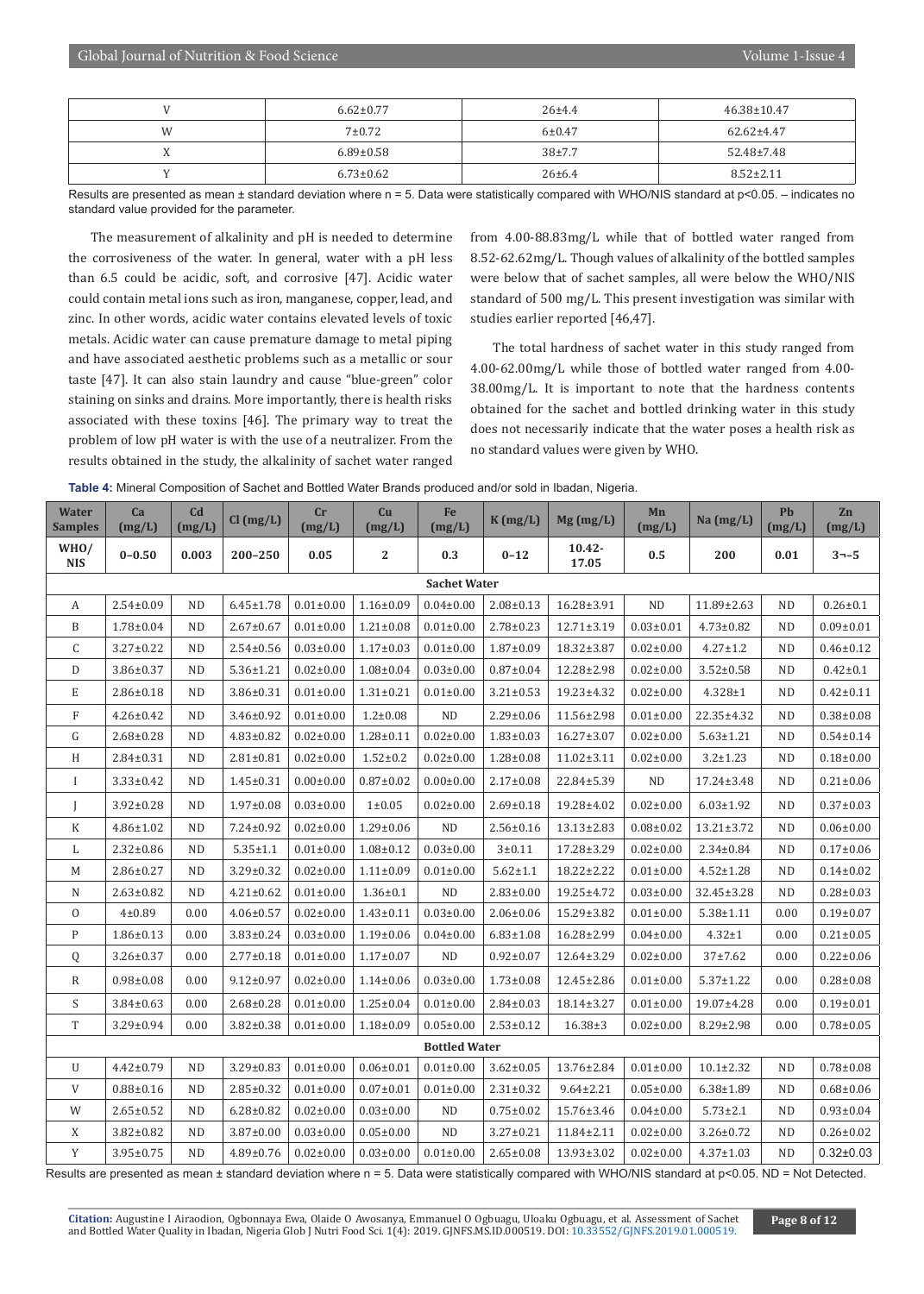The result of mineral composition of sachet and bottled water investigated in this study are presented in (Table 4). Calcium is the 5th most abundant element on the earth crust and is very important for human cell physiology [46]. About 95 % of calcium in human body is stored in bones and teeth. High deficiency of calcium in humans may cause rickets, poor blood clotting, bones fracture etc. and the exceeding limit of calcium produced cardiovascular diseases. Calcium plays a key role in bone formation and development [48]. According to WHO [28] standards, its permissible level in drinking water is 50mg/L. In this study, a range of 0.98-4.86mg/L of calcium was observed in sachet water while a range of 0.88-4.42mg/L was observed for calcium in bottled water. Calcium present in both sachet and bottled water investigated were below the permissible level by WHO/NIS. This is like the low level of calcium reported for packaged water in Abraka and Warri, Nigeria [49]. Adult within the age bracket of 19-50 years requires 1000mg  $Ca^{2+}$  [48]. The result of this water analysis signifies that only approximately 0.3% of calcium dietary reference can be fulfilled when 2 litres of this packaged water are consumed daily. Extensive consumption of these brands of water over some period might be associated with some health issues because of the minute presence of calcium. It is advisable that water with high quantity of calcium within the permissible limit should be consumed always [48]. Although there is no established proof on adverse health effects attributed to excess calcium in drinking water, but excess calcium ions are known to cause water hardness [50].

Chloride is mainly obtained from the dissolution of salts of hydrochloric acid as table salt (NaCl), NaCO $_2$  and added through industrial waste, sewage, sea water etc. Surface water bodies often have low concentration of chlorides as compare to ground water. It has key importance for metabolic activity in human body and other main physiological processes [22]. High chloride concentration damages metallic pipes and structure, as well as harms growing plants. In this study, chloride ions concentration was observed to vary from 2.85-6.28mg/L for bottled water while the chlorine level for sachet water ranged from 1.45-9.12mg/L. The result is appreciably within the WHO guideline value of maximum permissible concentration of 250mg/L desirable for drinking water. This limit has been laid down primarily based on taste considerations.

However, no adverse health effect on humans has been reported from intake of water containing even higher concentrations of chloride [9]. But higher concentration of chloride ions in drinking water can add its taste to the water. The value of chloride observed in this study is like the 1.42-9.00mg/L reported for sachet and bottled water marketed in Bauchi metropolis, Nigeria but was higher than 0.31-3.03mg/L reported for sachet water analysis in Warri and Abraka, Nigeria [49]. On the other hand, chloride values observed in this study were lower when compared to the range of 5.05-18.97mg/L and 8.95-24.80mg/L reported for sachet and bottled water respectively in Ghana [50] and 2.94-19mg/L for processed drinking water in Turkey [51].

Copper occurs naturally in water in only minute quantity (few micrograms per liter) in drinking water [33]. The WHO/NIS guideline value for copper in drinking water is set at a maximum of 2mg/L. In all the sachet and bottled water samples investigated, none of the samples analyzed was observed to contain this trace element higher than the stipulated concentration. While the sachet water was observed to be within 0.87-1.52mg/L the bottled water was found to have a copper level that varied from 0.03-0.07mg/L. One obvious fact with these results is that the sachet water tends to contain more copper than the bottled water. Higher level of copper is not desirable in drinking water as it could cause gastrointestinal disorder [34].

Iron as a trace element was not detected in four (samples F, K, N and Q) of the twenty-sachet water representing 20% while in the remaining 80%, the concentration was observed to vary from 0.01-0.05mg/L. Among the five bottled water analyzed, three representing 60% were observed to contain iron at a concentration of 0.01mg/L while 40% of the bottled water produced and/ or sold in Ibadan metropolis does not contain any trace of iron as it was undetected. These observed values are lower than the recommended limit of 0.3mg/L stipulated by World Health Organization (WHO) for drinking water. High concentrations of iron can affect the acceptability of drinking water and should be given adequate priority during the processing of drinking water [33].

Potassium is a necessity for the sustenance of a biological system. It is an essential nutrient in intracellular fluid, acid-alkaline balance, osmotic pressure regulation, muscular contraction and nerve impulse conduction [17]. This mineral element was detected in all the packaged water studied. The concentration of potassium varied from 0.87-6.83mg/L and 0.75-3.62mg/L for sachet and bottled water respectively. The observed value in this present study is satisfactorily within the guideline value by WHO/NIS. Potassium is silver white alkali which is highly reactive with water. Potassium is necessary for living organism functioning hence found in all human and animal tissues particularly in plants cells. The total potassium amount in human body lies between 110 and 140g. It is vital for human body functions like heart protection, regulation of blood pressure, protein dissolution, muscle contraction, nerve stimulus etc. Potassium deficiency is rare but may lead to depression, muscle weakness, heart rhythm disorder etc. [22].

Magnesium is the 8th most abundant element on earth crust and natural constituent of water. It is essential for proper functioning of living organisms and found in minerals like dolomite, magnetite etc. Human body contains about 25g of magnesium (60% in bones and 40% in muscles and tissues). According to WHO/NIS standards, the permissible level of magnesium in water should be 50mg/L. In this present study, magnesium in sachet water ranged from 11.02- 22.84mg/L while that of bottled water ranged from 9.64-15.76mg/ L. Magnesium present in both sachet and bottled water analyzed were below the permissible level by WHO/NIS.

Manganese is present in water. In this study, two (sample A and I) out of the twenty-sachet water analyzed representing 10%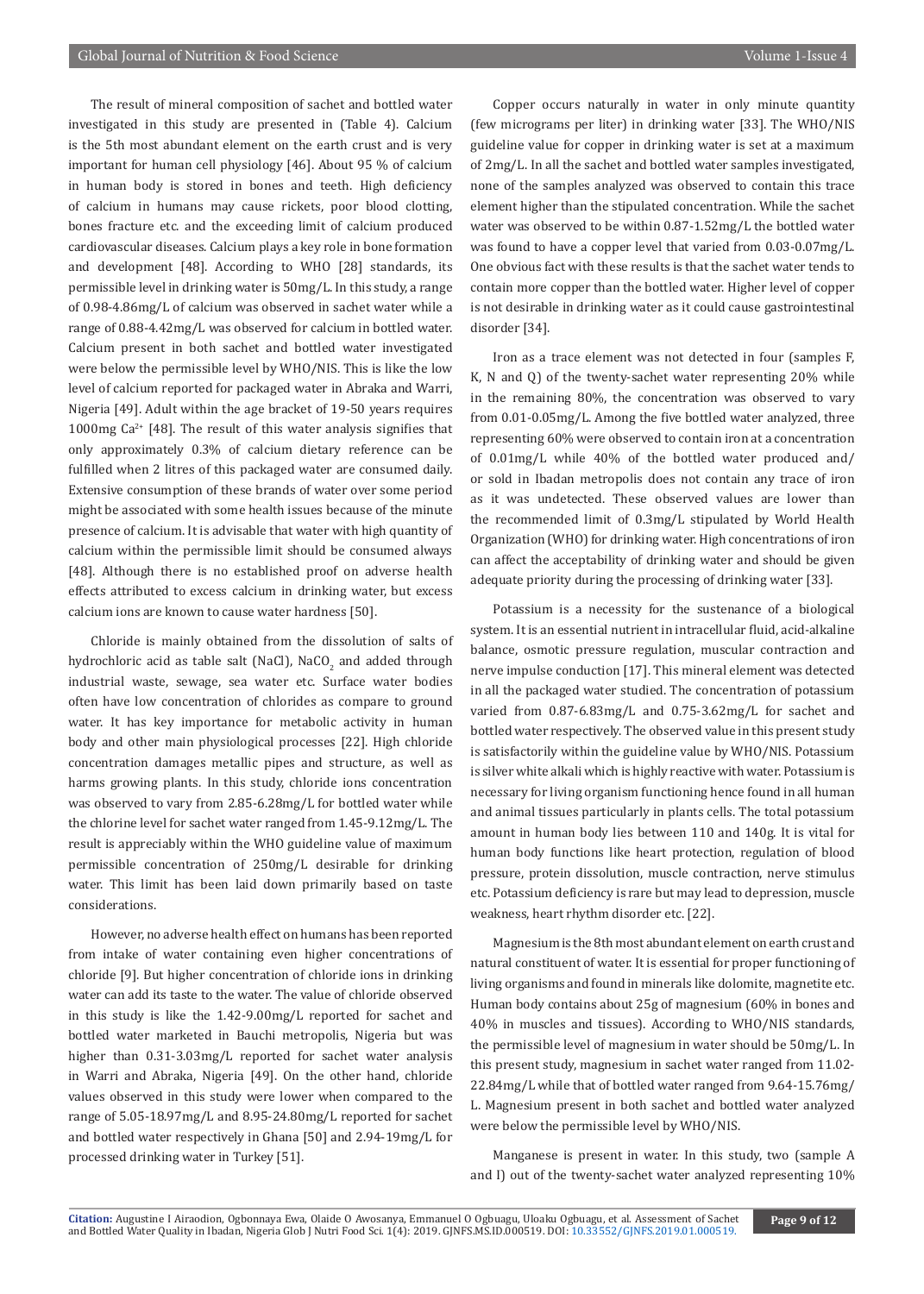gave no result for manganese. This could be that they contained no manganese or that it was present in the samples in residual amount that could not be detected by the reagent [10,11]. Other sachet water analyzed contain between 0.01 and 0.08mg/L of manganese while the bottled water had between 0.01 and 0.05mg/L of manganese. These values were below the guideline value of 0.50mg/L set by WHO/NIS. Large quantity of manganese influences taste in water and encourage the growth of bacteria; though not hazardous but are very unpleasant. Large doses of manganese have also been reported to cause lethargy, irritability, headache, sleeplessness, and leg weakness. This might lead to development of psychological symptoms such as aggressiveness, unaccountable laughter, impulsive acts and absent-mindedness. These in the long run usually result into a Parkinson-like disease [33].

The WHO/NIS guidelines value stipulates a maximum concentration level of sodium in drinking water to be 200mg/L. The Sodium concentration level in both sachet and bottled water produced and/or sold in Ibadan metropolis analyzed in this study was within this set guideline value. Analysis of the results showed that the sodium concentration of sachet water ranged between 2.34-37.00mg/L in this present study while the bottled water brands varied from 3.26-10.10mg/L. The value observed in this study is low when compared to 7.79-51.43mg/L and 11.55- 51.43mg/L reported for sachet and bottled water in Bolgatanga municipality, Ghana [50]. Sodium has the tendency of affecting the taste of water meant for consumption when its concentrations are above the threshold limit value [50].

Zinc is another example of trace element present in water. The results of this study showed that all the sachet and bottled water samples investigated were observed to contain appreciable quantity of this trace element. The sachet water was observed to have a zinc concentration that ranged from 0.06-0.78mg/L while the bottled water was observed to vary from 0.26-0.93mg/L. Analysis of these results clearly depicts that the values obtained were within the permissible level of 3 and 5mg/L recommended by WHO/NIS. Higher concentrations of zinc in water are responsible for stringent tastes in water which are essentially not desirable [22].

The presence of heavy metals such as cadmium (Cd) and lead (Pb) were not detected in all the analyzed water samples. The results showed that the level of metals in all the brand of sampled water was within the recommended range set by World Health Organization (WHO) and Nigeria Indutrial Standard (NIS). The implication of this result is that the manufacturers of these brands of sachet and bottled water obtained raw water from chemically good sources. Chromium was however detected to be within the range of 0.01-0.03mg/L in both sachet and bottled water. Analysis of this result shows that all the bottled water exhibit 100% compliance with WHO/NIS guidelines for chromium in quality water.

Results obtained in this study indicated that both sachet and bottled water produced and/or sold in various part of the Ibadan Metropolis are free from microbiological contaminants, as shown in (Table 5). Total coliforms, faecal coliforms and enterococci were not isolated in any of the twenty-five sampled water. The presence of total coliforms in treated drinking water is a measure of its general sanitary quality whereas the indication of faecal contamination is measured by the presence of faecal coliforms [52]. WHO/NIS limit is that none should be detected in drinking water [33,34]. This clearly indicated that both sachet and bottled water produced and/or sold in Ibadan are of good microbiological quality, and thus suitable for human consumption.

|  |  | <b>Table 5:</b> Bacteriological Qualities of Sachet and Bottled Water Brands |  |  |  |
|--|--|------------------------------------------------------------------------------|--|--|--|
|  |  | produced and/or sold in Ibadan, Nigeria.                                     |  |  |  |

| <b>Water</b><br><b>Samples</b> | <b>Bacteria</b><br><b>Counts</b><br>(CFU/100ml) | <b>Total Coliform</b><br>(CFU/100ml) | <b>Faecal</b><br>Coliform<br>(CFU/100ml) |  |  |  |  |  |  |  |
|--------------------------------|-------------------------------------------------|--------------------------------------|------------------------------------------|--|--|--|--|--|--|--|
| WHO/NIS                        | $\bf{0}$                                        | $\bf{0}$                             | $\bf{0}$                                 |  |  |  |  |  |  |  |
| <b>Sachet Water</b>            |                                                 |                                      |                                          |  |  |  |  |  |  |  |
| A                              | <b>ND</b>                                       | <b>ND</b>                            | <b>ND</b>                                |  |  |  |  |  |  |  |
| B                              | <b>ND</b>                                       | ND                                   | <b>ND</b>                                |  |  |  |  |  |  |  |
| C                              | <b>ND</b>                                       | <b>ND</b>                            | <b>ND</b>                                |  |  |  |  |  |  |  |
| D                              | <b>ND</b>                                       | ND                                   | <b>ND</b>                                |  |  |  |  |  |  |  |
| E                              | <b>ND</b>                                       | <b>ND</b>                            | <b>ND</b>                                |  |  |  |  |  |  |  |
| $\overline{F}$                 | <b>ND</b>                                       | <b>ND</b>                            | <b>ND</b>                                |  |  |  |  |  |  |  |
| G                              | <b>ND</b>                                       | <b>ND</b>                            | <b>ND</b>                                |  |  |  |  |  |  |  |
| $\mathbf H$                    | <b>ND</b>                                       | <b>ND</b>                            | <b>ND</b>                                |  |  |  |  |  |  |  |
| I                              | <b>ND</b>                                       | <b>ND</b>                            | <b>ND</b>                                |  |  |  |  |  |  |  |
| I                              | <b>ND</b>                                       | <b>ND</b>                            | <b>ND</b>                                |  |  |  |  |  |  |  |
| $\rm K$                        | <b>ND</b>                                       | <b>ND</b>                            | <b>ND</b>                                |  |  |  |  |  |  |  |
| L                              | <b>ND</b>                                       | <b>ND</b>                            | <b>ND</b>                                |  |  |  |  |  |  |  |
| M                              | <b>ND</b>                                       | <b>ND</b>                            | <b>ND</b>                                |  |  |  |  |  |  |  |
| N                              | <b>ND</b>                                       | <b>ND</b>                            | <b>ND</b>                                |  |  |  |  |  |  |  |
| $\mathbf{0}$                   | <b>ND</b>                                       | <b>ND</b>                            | <b>ND</b>                                |  |  |  |  |  |  |  |
| $\mathsf{P}$                   | <b>ND</b>                                       | <b>ND</b>                            | <b>ND</b>                                |  |  |  |  |  |  |  |
| Q                              | <b>ND</b>                                       | <b>ND</b>                            | <b>ND</b>                                |  |  |  |  |  |  |  |
| R                              | <b>ND</b>                                       | <b>ND</b>                            | <b>ND</b>                                |  |  |  |  |  |  |  |
| S                              | <b>ND</b>                                       | <b>ND</b>                            | <b>ND</b>                                |  |  |  |  |  |  |  |
| T                              | <b>ND</b>                                       | <b>ND</b>                            | <b>ND</b>                                |  |  |  |  |  |  |  |
| <b>Bottled Water</b>           |                                                 |                                      |                                          |  |  |  |  |  |  |  |
| U                              | <b>ND</b>                                       | <b>ND</b>                            | <b>ND</b>                                |  |  |  |  |  |  |  |
| V                              | <b>ND</b>                                       | <b>ND</b>                            | ND                                       |  |  |  |  |  |  |  |
| W                              | <b>ND</b>                                       | ND                                   | <b>ND</b>                                |  |  |  |  |  |  |  |
| X                              | <b>ND</b>                                       | <b>ND</b>                            | <b>ND</b>                                |  |  |  |  |  |  |  |
| Y                              | <b>ND</b>                                       | <b>ND</b>                            | <b>ND</b>                                |  |  |  |  |  |  |  |

Number of samples per brand =  $5$ ; ND = not detected (i.e. no gas produced, or no growth detected, i.e. 0.00 CFU/100ml).

#### **Conclusion**

The physical, chemical and bacteriological properties as well as mineral composition of the twenty selected sachet water and the five bottled drinking water brands sold and/or produced in Ibadan metropolis were analyzed successfully. Though, the average temperature values of both the sachet and bottled drinking water samples were significantly above the WHO/NIS standard, it did not have any effect on their microbiological quality properties. Total coliforms, faecal coliforms and enterococci bacteria that principally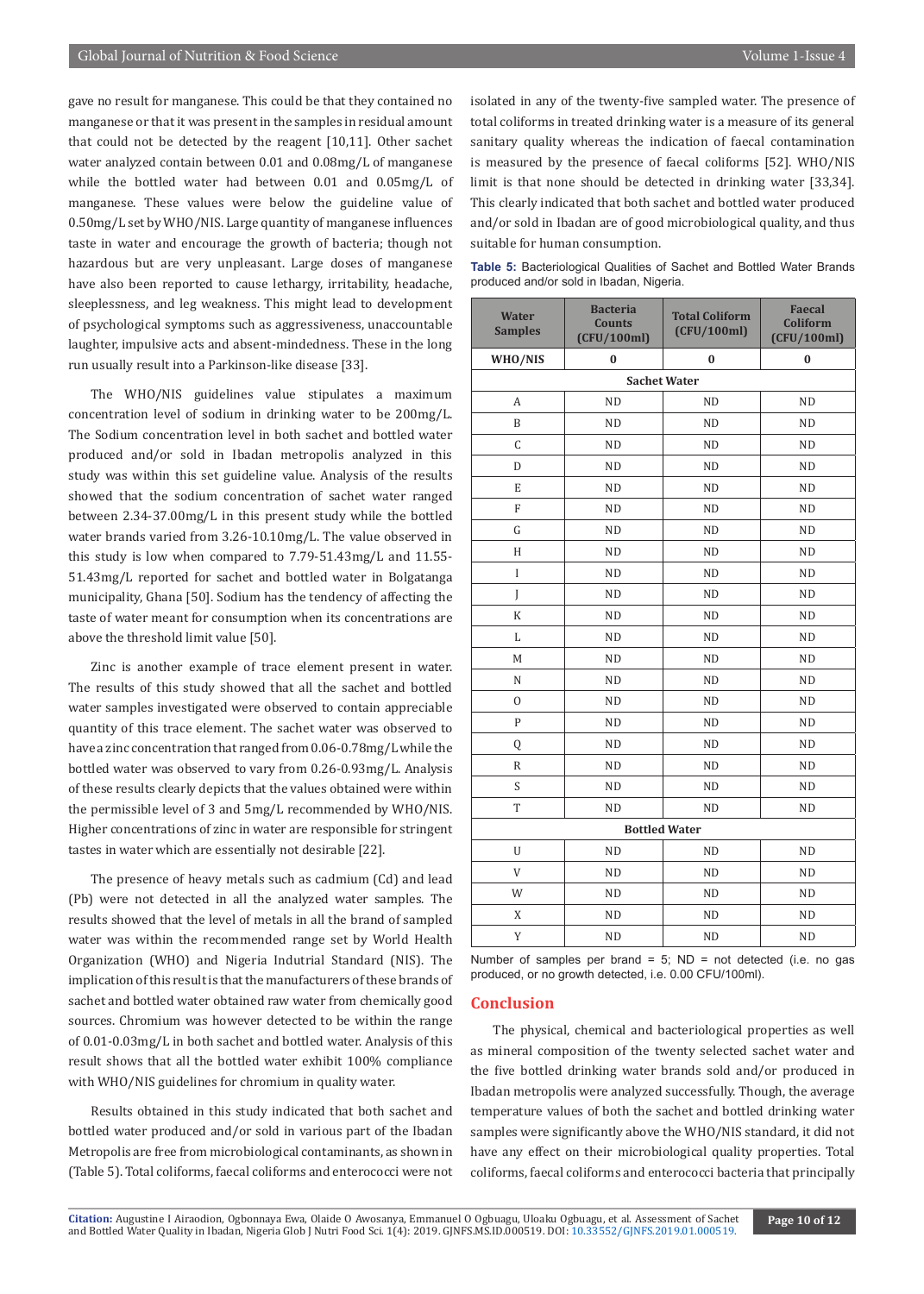characterize drinking water quality were not present in any of the water samples. Generally, the results obtained in this study indicated that sachet and bottled drinking water produced and/ or sold in Ibadan metropolis were of good quality and hygienic for consumption.

#### **Conflict of Interest**

No conflict of interest.

#### **Acknowledgement**

None.

#### **References**

- 1. Edema MO, Atayese AO, Bankole MO (2011) Pure Water Syndrome: Bacteriological quality of sachet-packed drinking water sold In Nigeria. Afr J Food Agricult Nutr 11(1): 4595-4609.
- 2. Ogamba AS (2004) Packaged drinking water, how safe? Professionalism IPAN News.
- 3. Kulshershtha SN (1998) A global outlook for water resources to the year 2005. Water Resourc. Manage. (WRM) 12(3): 167-184.
- 4. Denloye SA (2004) Quality parameters for packaged water, NAFDAC Laboratory Experience. IPAN News.
- 5. Omalu ICJ, Eze GC, Olayemi IK, Gbesi S, Adeniran LA, et al. (2011) Contamination of sachet water in Nigeria: Assessment and health impact: online paginated.
- 6. Ezeugwunne IP, Agbakoba NR, Nnamah NK, Anhalu IC (2009) The Prevalence bacteria in packaged sachet water sold in Nnewi, South East, Nigeria. World J Dairy Food Sci 4(10): 19-21.
- 7. Mustapha S, Adamu EA (1991) Discussion on Water Problems in Nigeria: Focus on Bauchi State. National Res Inst p: 43-52.
- 8. Talwar GP, Strivastava LM, Mougil KD (1989) Biochemistry and Human Biology. 2nd (edn.), New York, USA, pp: 237-239.
- 9. Nelson DL, Cox MM (2005) Lehninger's principle of Biochemistry. Revised Edition p: 21-45.
- 10. Airaodion AI, Ewa O, Ogbuagu EO, Ogbuagu U, Agunbiade AP, et al. (2019) Evaluation of Potassium Bromate in Bread in Ibadan Metropolis: Fifteen Years after Ban in Nigeria. Asian Food Science Journal 7(4): 1-7.
- 11. Airaodion AI, Awosanya OO, Ogbuagu EO, Njoku OC, Ogbuagu U, et al. (2019) Assessment of Bread in Ogbomoso Metropolis for the presence of Potassium Bromate. Asian Journal of Research in Biochemistry.
- 12. Alhassan AJ, Imam AA, Yakasai AM (2008) Quality assessment of sachet water packaged around Kano Metropolis, Nigeria. Bayero J Pure Appl Sci 1(1): 83-87.
- 13.(2011) WHO Guidelines for Drinking Water Quality. World Health Organization, Geneva, Europe.
- 14. [Obiri Danso K, Okore Hanson A, Jones K \(2003\) The microbiological](https://www.ncbi.nlm.nih.gov/pubmed/12969499) [quality of drinking water sold on the streets in Kumasi, Ghana. Lett Appl](https://www.ncbi.nlm.nih.gov/pubmed/12969499) [Microbiol 37\(4\): 334-339](https://www.ncbi.nlm.nih.gov/pubmed/12969499).
- 15. Adediji A, Ajibade LT (2005) Quality of well water In Ede Area, South West Nigeria. J Hum Ecol 17(3): 223-228.
- 16. Emmanuel O, Oyelude, Solomon A (2011) Quality of sachet water and bottled water in Bolgatanga Municipality of Ghana. Res J Appl Sci Eng Technol 4(9): 1094-1098.
- 17. Danso Boateng E, Frimpong IK (2013) Quality analysis of plastic sachet and bottled water brands produced or sold in Kumasi, Ghana. International Journal of Development and Sustainability 2(4): 2222- 2232.
- 18. Uduma MB (2001) Determination of heavy metals in Challawa River. Unpublished Bayero University B.Sc. Project, P: 20-30.
- 19. Venkatesan KD, Monica Balaji M, Kalavathy V (2014) Microbiological Analysis of Packaged Drinking Water Sold in Chennai. International Journal of Medical Science and Public Health 3(4): 472-476.
- 20. Yusuf YO, Jimoh AI, Onaolapo EO, Dabo Y (2015) An assessment of sachet water quality in Zaria Area of Kaduna State, Nigeria. Journal of Geography and Regional Planning 8(7): 174-180.
- 21. Ibrahim MD, Umaru M, Akindele AA (2015) Qualitative Assessment of Sachet and Bottled Water Marketed in Bauchi Metropolis, Nigeria. Chemical and Process Engineering Research 37: 11-23.
- 22. [Meride Y, Ayenew B \(2016\) Drinking water quality assessment and](https://link.springer.com/article/10.1186/s40068-016-0053-6)  [its effects on resident's health in Wondo genet campus, Ethiopia.](https://link.springer.com/article/10.1186/s40068-016-0053-6)  [Environmental Systems Research 1:1-7.](https://link.springer.com/article/10.1186/s40068-016-0053-6)
- 23. Ojo OOS, Awokola OS (2012) Determination of Groundwater Physiochemical Parameters of shallow Aquifers in Agbowo and Ajibode communities in Oyo State, South Western Nigeria". International Journal of Engineering Research and Development 3(5): 10-23.
- 24. Oyeku O, Omowumi O, Kupoluyi C (2001) Wholesomeness Studies of Water Produced and Sold in Plastic Sachets (Pure Water) in Lagos Metropolis. Nigerian Food Journal 2(11): 63-69.
- 25. APHA (2005) Standard Methods for the Examination of Water and Wastewater, 21<sup>st</sup> (edn.), American Public Health Association, American Water Works Association, Water Environment Federation, Washington DC, USA.
- 26. Oyelola OT, Babatunde AI (2008) Effect of municipal solid waste on the levels of heavy metals in Olusosun dumpsite soil, Lagos state, Nigeria. International Journal of Pure and Applied Sciences 2(1): 17-21.
- 27. Olaoluwa OJ, Olubukola OA, Deborah DO, Oluwanike O, Oluwaloyin I, et al. (2010) Incidence of drug resistant bacteria and physicochemical properties of Ero Dam, Nigeria. Report and Opinion 2(12): 78-82.
- 28. [WHO \(1993\) Guidelines for Drinking Water Quality", Vol. 1,](https://www.who.int/water_sanitation_health/publications/gdwq2v1/en/)  [Recommendations: Wold Health Organization, Geneva, WHO Publication,](https://www.who.int/water_sanitation_health/publications/gdwq2v1/en/)  [Geneva, Switzerland, Europe.](https://www.who.int/water_sanitation_health/publications/gdwq2v1/en/)
- 29. Dada AC (2009) Sachet Water phenomenon in Nigeria: Assessment of the potential health impacts. African Journal of Microbiology Research 3(1): 015-021.
- 30. Musa U, Aliyu MA, Sadiq MM, Mohammed IA, Manase A, et al. (2014) Quality Assessment of Sachet Water in Minna Metropolis of Niger State, Nigeria, Proceedings of 44th Annual Conference, Exhibition of Nigerian Society of Chemical Engineers (NSChE), Owerri, Imo State, Nigeria.
- 31. [Olaoye OA, Onilude AA \(2009\) Assessment of microbiological quality of](https://www.ncbi.nlm.nih.gov/pubmed/19880150)  [sachet-packaged drinking water in Western Nigeria and its public health](https://www.ncbi.nlm.nih.gov/pubmed/19880150)  [significance. Public Health 123\(11\): 729-734.](https://www.ncbi.nlm.nih.gov/pubmed/19880150)
- 32. Nwidu LL, Oveh B, Okoriye T, Vaikosen, NA (2008) Assessment of the water quality and prevalence of water borne diseases in Amassoma, Niger Delta, Nigeria, African Journal of Biotechnology 7: 2993-2997.
- 33. WHO (2001) Guidelines for Drinking Water Quality: Microbial Methods". (2nd edn), Vol. 1, World Health Organization, Geneva, Switzerland, Europe.
- 34. NIS (2007) Nigerian Industrial Standard for Drinking Water Quality. Standards Organization of Nigeria (SON) pp: 4-9.
- 35. Prescott LM, Harley JP, Klein DA (1999) The influence of environmental factors on growth. Microbiology, (4<sup>th</sup> edn), Mc Graw-Hill, USA.
- 36. Onweluzo JC, Akuagbazie CA (2010) Assessment of the Quality of Bottled and Sachet Water Sold In: Nsukka Town, Agro-Science Journal of Tropical Agriculture, Food, Environment and Extension 9(2): 104-110.
- 37. McKee JE, Wolf HW (1963) Water quality criteria, 2<sup>nd</sup> (edn.), State Water Quality Control Board, Publ. No. 3-A, Sacramento, CA, USA.
- 38. Wetzel RG (2001) Limnology: Lake and River Ecosystems 3rd (edn.), San Diego, Academic Press, CA, USA.
- 39.(2014) Department of Wildlife & Fisheries Sciences. Plant Identification. In: Aqua Plant: A Pond Manager Diagnostics Tools.
- 40. Havens K (2013) Sampling in Plankton Web.